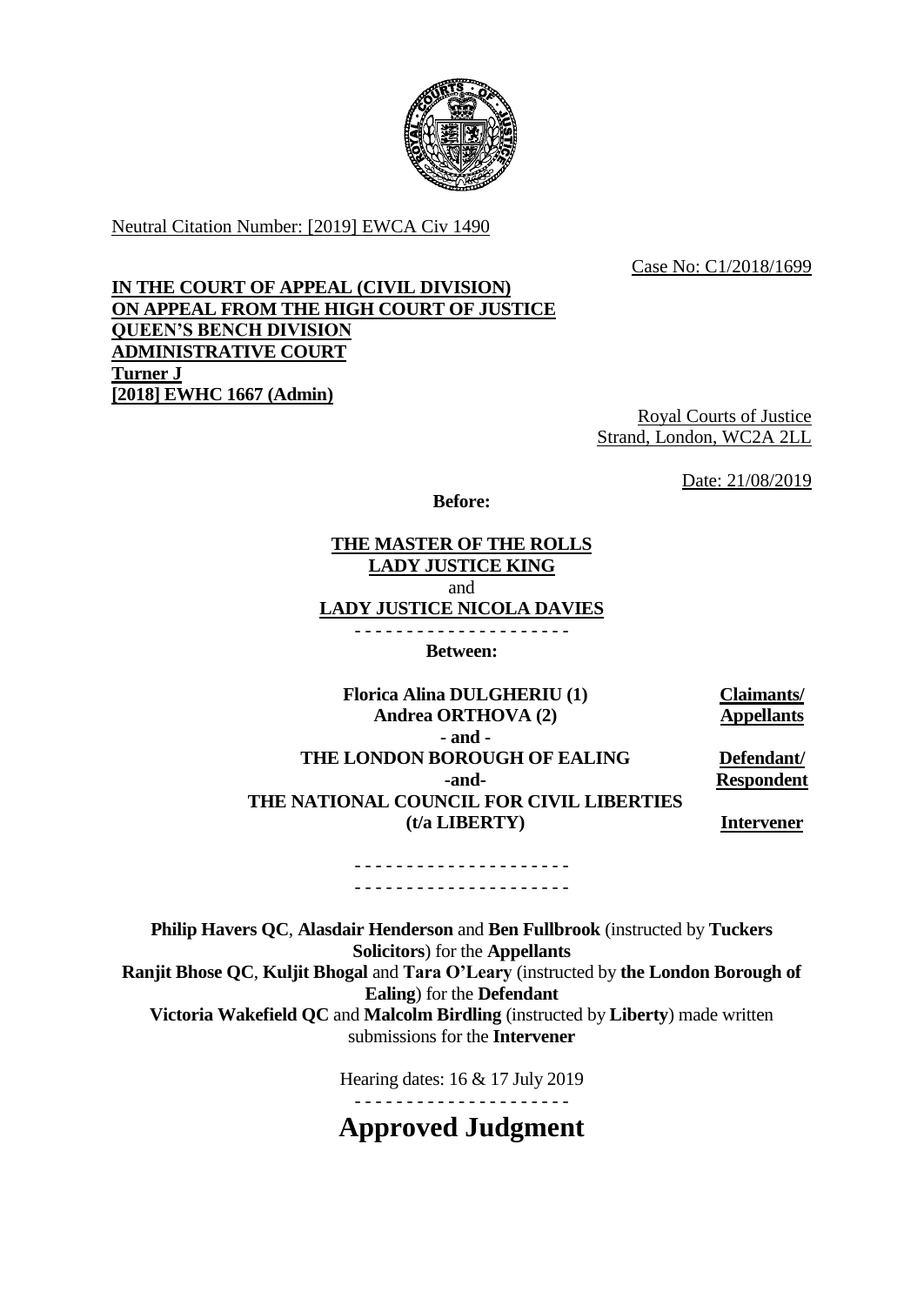### **Sir Terence Etherton MR, Lady Justice King and Lady Justice Nicola Davies:**

### **Introduction**

- 1. This is an appeal against the order dated 2 July 2018 of Mr Justice Turner, by which he dismissed the appellants' challenge to the validity of the Public Spaces Protection Order made by the London Borough of Ealing ("Ealing") on 10 April 2018 ("the PSPO") prohibiting anti-abortion protests in the immediate vicinity of Marie Stopes UK West London Centre ("the Centre"). The Centre provides family planning services, including abortion services.
- 2. Two issues lie at the heart of this appeal: (1) whether a local authority has power to make a PSPO where the activity to be regulated impacts only or primarily on the quality of life of occasional visitors to the locality rather than on those who reside or work in the locality or visit it regularly; and (2) whether the restrictions imposed by the PSPO were compatible with articles 9, 10 and 11 of the European Convention on Human Rights ("ECHR").

### **Legal framework**

### Anti-Social Behaviour, Crime and Policing Act 2014

3. Chapter 2 of the Anti-Social Behaviour, Crime and Policing Act ("the 2014 Act") empowers local authorities to make PSPOs if the conditions in section 59 are met. That section provides as follows:

### "**59 Power to make orders**

(1) A local authority may make a public spaces protection order if satisfied on reasonable grounds that two conditions are met.

(2) The first condition is that—

(a) activities carried on in a public place within the authority's area have had a detrimental effect on the quality of life of those in the locality, or

(b) it is likely that activities will be carried on in a public place within that area and that they will have such an effect.

(3) The second condition is that the effect, or likely effect, of the activities—

(a) is, or is likely to be, of a persistent or continuing nature,

(b) is, or is likely to be, such as to make the activities unreasonable, and

(c) justifies the restrictions imposed by the notice.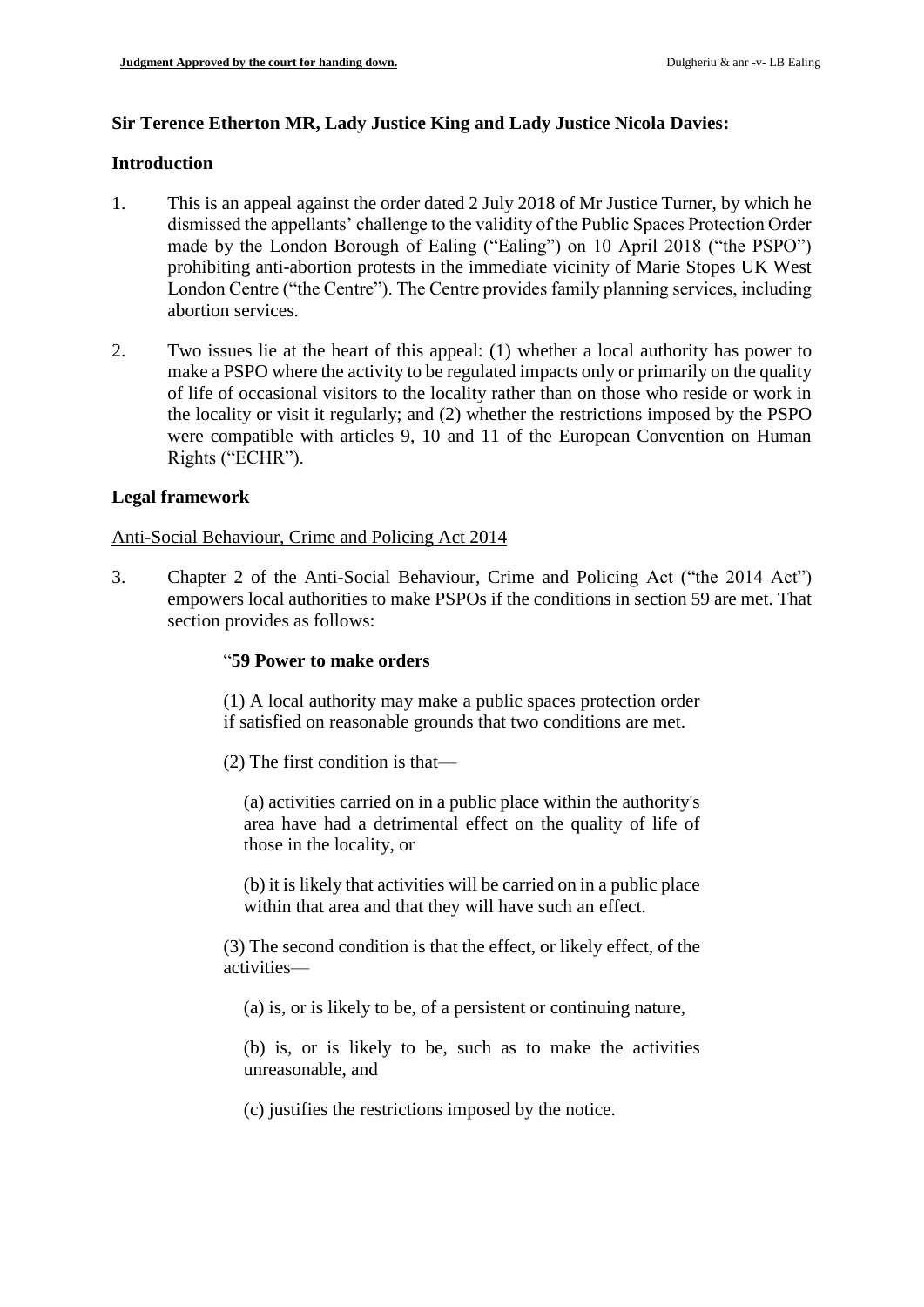(4) A public spaces protection order is an order that identifies the public place referred to in subsection (2) ("the restricted area") and—

(a) prohibits specified things being done in the restricted area,

(b) requires specified things to be done by persons carrying on specified activities in that area, or (c) does both of those things.

(5) The only prohibitions or requirements that may be imposed are ones that are reasonable to impose in order—

(a) to prevent the detrimental effect referred to in subsection (2) from continuing, occurring or recurring, or

(b) to reduce that detrimental effect or to reduce the risk of its continuance, occurrence or recurrence.

(6) A prohibition or requirement may be framed—

(a) so as to apply to all persons, or only to persons in specified categories, or to all persons except those in specified categories;

(b) so as to apply at all times, or only at specified times, or at all times except those specified;

(c) so as to apply in all circumstances, or only in specified circumstances, or in all circumstances except those specified.

(7) A public spaces protection order must—

(a) identify the activities referred to in subsection (2);

(b) explain the effect of section 63 (where it applies) and section 67:

(c) specify the period for which the order has effect.

(8) A public spaces protection order must be published in accordance with regulations made by the Secretary of State."

Orders may last for up to three years, and may be renewed or varied by the local authority (sections 60-61).

4. Section 67 makes it an offence for an individual to fail, without reasonable excuse, to comply with the requirements of a PSPO or to violate any prohibition contained in the order. A person who commits the offence created by section 67 is liable on summary conviction to a fine not exceeding £1000 (level 3 on the standard scale). The individual may discharge his or her liability by paying a fixed penalty of up to £100 (section 68).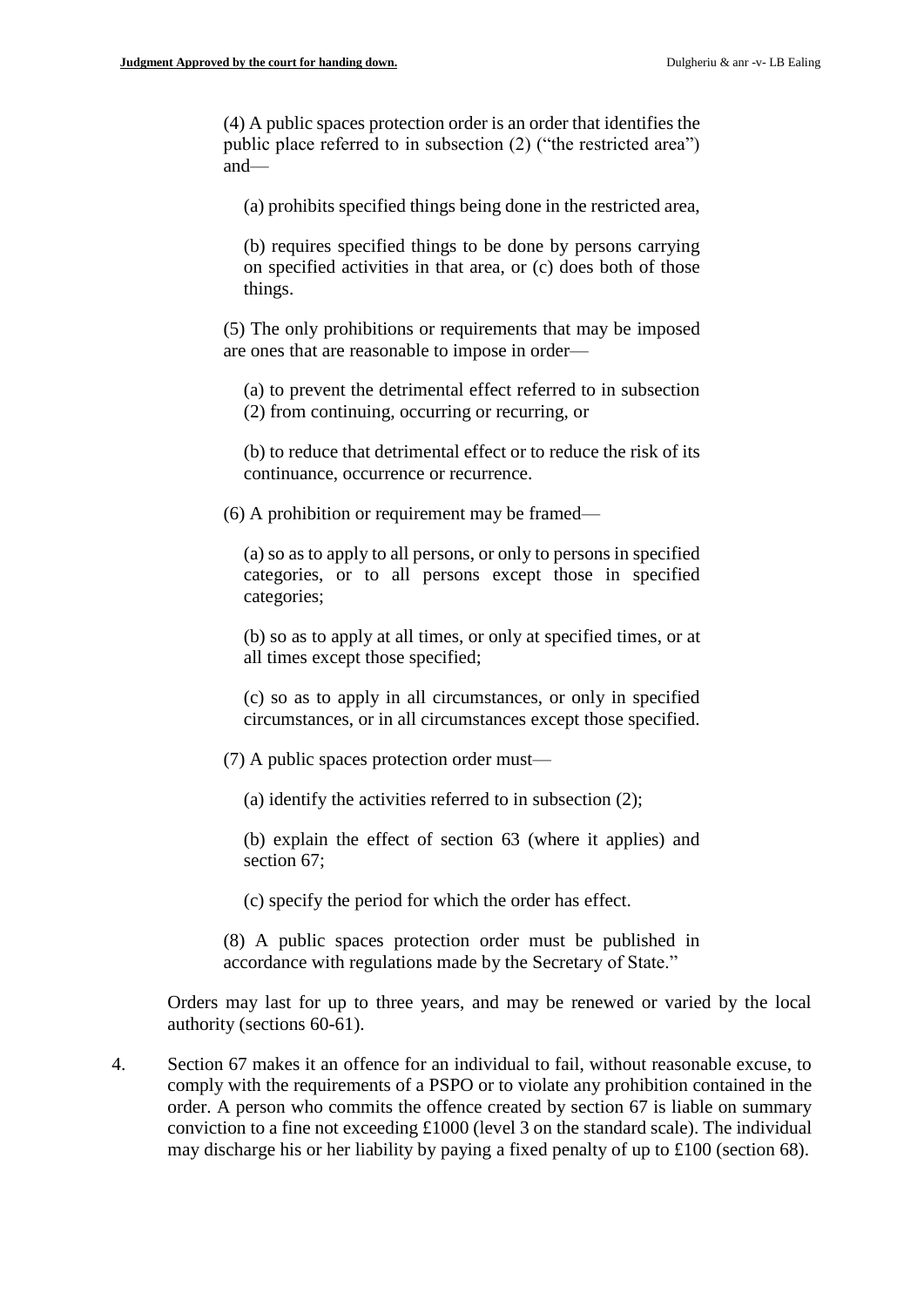- 5. Section 72 imposes various duties on the local authority in deciding whether to make, extend, vary or discharge a PSPO. The local authority must have "particular regard" to the rights of freedom of assembly and expression (articles 10 and 11 ECHR respectively). It must also consult with the chief officer of police local to the restricted area, any appropriate community representatives, and the owner or occupier of the land in the restricted area. Section 72(4) imposes further duties (not relevant in this case) to publicise the order and to notify other local authorities of the order before making the order.
- 6. Section 66 sets out the exclusive procedure by which the validity of PSPOs may be challenged. In summary, PSPOs may only be challenged (1) within 6 weeks of the order being made, (2) by an individual who lives in or regularly works in or visits the restricted area, (3) on the grounds that the local authority did not have the power to make the order (or some part of it), or for lack of compliance with a requirement set out in Chapter 2 of the 2014 Act (ss.66(1)-(3)). The High Court may quash the order or any of its particular prohibitions if satisfied that the local authority did not have the power to make the order, or if the applicant's interests have been substantially prejudiced by a failure to comply with the requirements of Chapter 2 (s. 66(4)-(5)).

# European Convention on Human Rights

7. Articles 8, 9, 10 and 11 are set out in Annex A to this judgment.

# **Factual background**

- 8. The appellants are affiliated to a Christian group called the Good Counsel Network ("GCN"). Prior to the PSPO members of GCN, and other pro-life campaigners, have for a number of years congregated immediately outside the Centre in an effort to dissuade users of the Centre from having abortions. Members of GCN were there every week and usually on a daily basis. Their activities included attempts to engage in dialogue with users entering the Centre in an attempt to dissuade them from having an abortion, handing out leaflets and displaying posters depicting foetuses at various stages of gestation. They have also held group vigils and entered into either vocal or silent prayer.
- 9. In 2015 pro-choice activists, affiliated to a group called Sister Supporter, began more frequently to protest against the aims and methods of the anti-abortion protestors outside the Centre. This generated an atmosphere of tension.
- 10. In 2017 Sister Supporter organised a petition calling on Ealing to ban protestors from the vicinity of the Centre. Ealing encouraged the opposing groups to reach a compromise, but those efforts failed. Ealing then considered whether to make a PSPO. It prepared a draft PSPO and undertook the statutory consultation on its terms. The draft PSPO in effect contained a prohibition on all abortion related protest within a substantial safe zone surrounding the Centre ("the Safe Zone") save as to limited protest within a designated area 100 metres away from the entrance to the Centre ("the Designated Area"). The terms of the restrictions were materially identical to the PSPO eventually made by Ealing, which we summarise below.
- 11. The consultation attracted 2,181 online responses in addition to a number of written representations. As summarised in the consultation report, 83.2% of all respondents to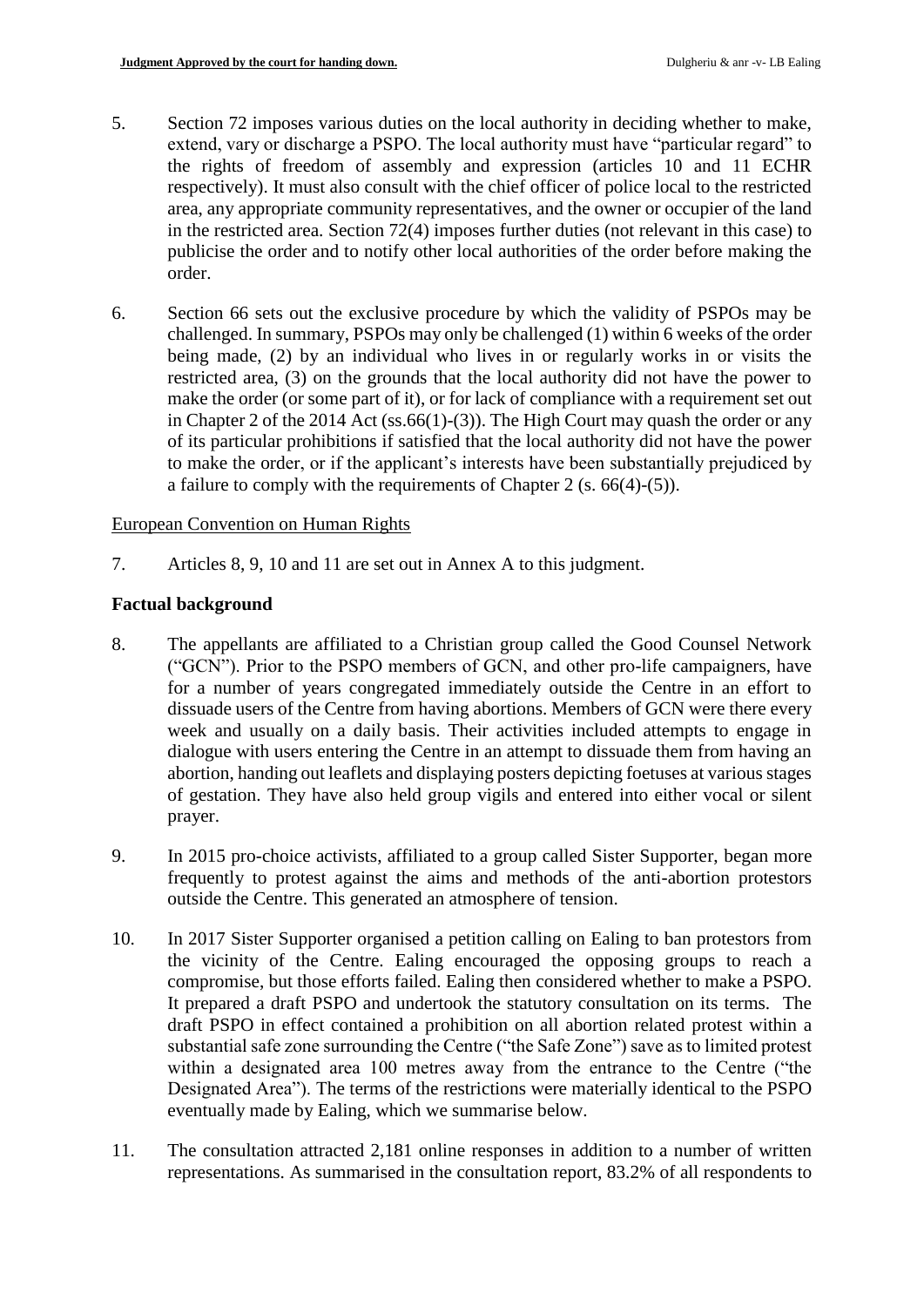the consultation agreed overall with the scope of the Safe Zone, with 67.3% agreeing strongly. 85.4% agreed with the restrictions in the Safe Zone. 60.2% agreed with the scope of the proposed Designated Area. 75.1% agreed with the restrictions in the Designated Area.

- 12. On 3 April 2018 a 40 page report based on the consultation was presented to Ealing's cabinet recommending that a PSPO be made ("the Murphy report"). It was accompanied by a series of exhibits, running to thousands of pages, including an equalities analysis assessment. The report set out over 19 sections the issues before members.
- 13. Section 4 was entitled 'Evidence Base', and summarised the protestors' activities and their impact, at Section 4, paragraphs 4.1 - 4.5.3
- 14. Turner J summarised the evidence before Ealing in the following terms:

"*Evidence of detrimental effect*

44. The evidence and information available to the defendant included the following:

(i) Outcomes of a "resident engagement exercise" from 2017;

(ii) Evidence collected in the course of an investigation by officers comprising: thirteen formal witness statements; photographs of the activists outside the Centre and excerpts from the Centre's log of incidents;

(iii) Evidence packs from GCN;

(iv) Evidence packs and submissions from Marie Stopes, BPAS and Sister Supporter;

(v) Minutes of officers' meetings with pro-life and pro-choice supporters;

(vi) A consultation report and the full text of all consultation responses;

(vii) An equalities analysis assessment.

45. The defendant carried out a consultation in accordance with its duty under section 72 of the 2014 Act. The police were neutral. The NHS and BPAS were strongly supportive of the imposition of a PSPO. Members of the represented groups made submissions in accordance with their respective allegiances.

46. The results of the consultation are set out in detail in the Murphy report. Direct representations were received in the form of emails and letters. Of the 78 letters, 65 were supportive of the PSPO and 13 were against. Of the 46 emails, 12 supported the PSPO and 34 objected. In addition, a further 1,430 responses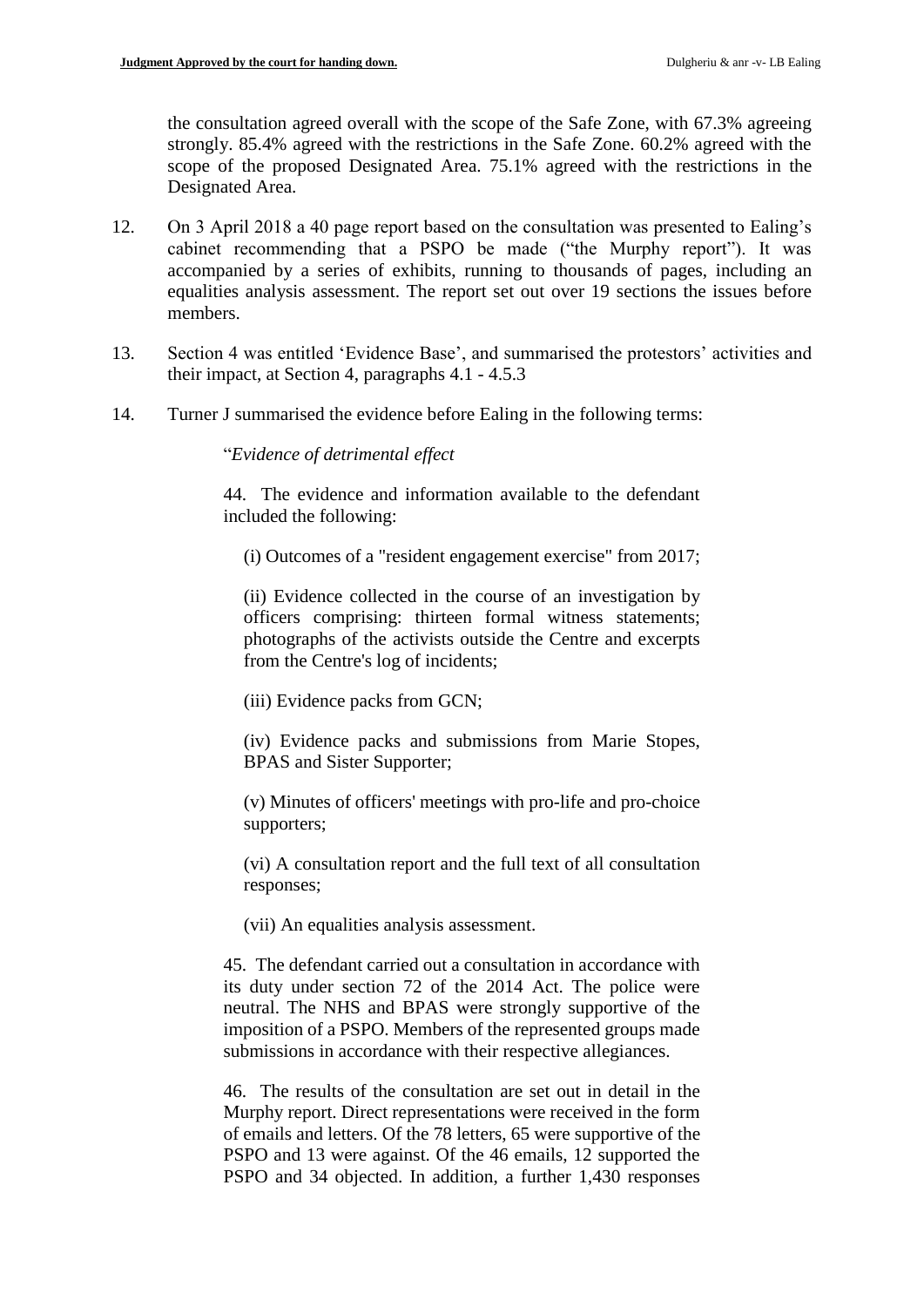were received through the pro-life campaign group "Be Here for Me". Caution must, however, be exercised with respect to this and, indeed, other aspects of the consultation to varying degrees. Inevitably, the views expressed in many cases were likely to have been determined entirely, or almost entirely, with reference to the moral position of those responding on the issue of abortion rather than the broader aspects of the impact of the activities of the protestors. By way of example only, the "Be Here for Me" responses were drawn from all corners of England, Scotland and Wales some of which were hundreds of miles from the Centre.

47. There was an online survey which generated 2,181 responses. Nearly two thirds of these came from people who identified themselves to be users of services, shops or facilities in the proposed safe zone. 16.4% lived in the vicinity and 7.4% were users of the services of the Centre.

48. The vast majority of those who responded confirmed that they had seen activists outside the Centre displaying material relating to abortion and approaching people using the clinic. Of course, none of this is surprising because the claimants have never sought to deny that this is what they were doing. However, 470 respondents gave narrative examples of what they had witnessed. These included:

- (i) The display of lifelike foetus dolls;
- (ii) Threats that users of the Centre would go to Hell;
- (iii) Referring to users of the Centre as "Mum".
- (iv) The handing out of rosary beads to users and passers-by;
- (v) Pursuing users of the Centre with leaflets;

(vi) Not leaving users with enough room to pass into the Centre;

(vii) The playing of loud music and chanting from pro-choice activists;

- (viii) The taking of photographs of persons using the clinic;
- (ix) Young children passing by exposed to images of foetuses.

49. On the issue of the detrimental impact on their quality of life, the results of the online survey were striking. Between 85% and 90% of respondents supported the imposition of the proposed prohibitions in the safe zone. A clear majority said that their quality of life had been detrimentally affected either "extremely" or "very much".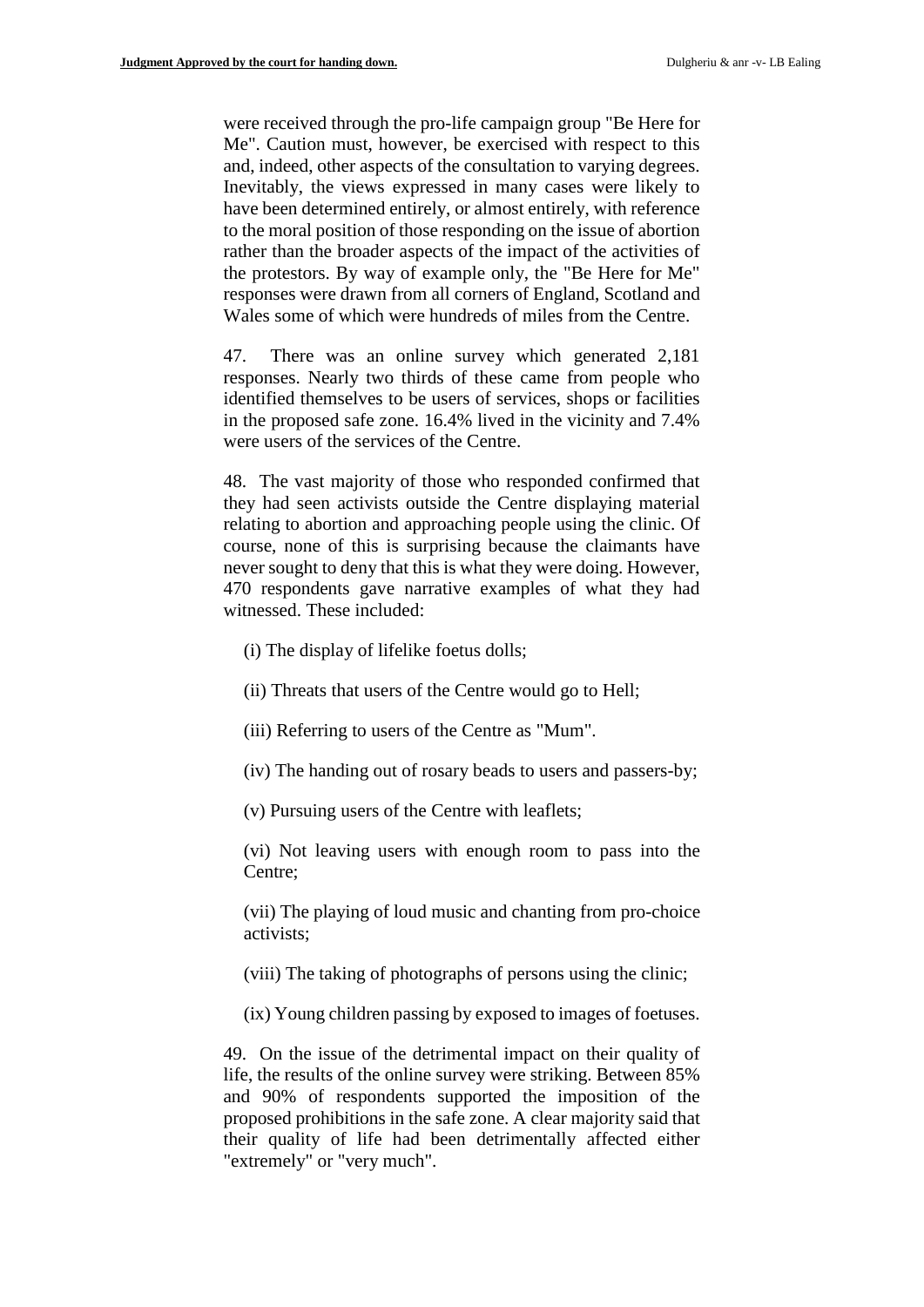50. Some examples of reports collected by the Centre were appended to its submissions, a flavour of which may be gained from the following:

(i) **Local resident** – It is extremely stressful living opposite these protests. It is a regular occurrence seeing protestors standing in the way of clinic users grabbing their arms and shouting at them… Do I comfort the crying women on the street, or do they prefer privacy? Local residents should be able to live a peaceful life and should not have the weight of such things on their shoulders on a daily basis.

(ii) **Clinic/Unit Staff** – Client very distressed because of protestors. Protestor holding pretend baby and trying to give client leaflets.

(iii) **Passer-by** - The pictures displayed by those opposing abortion are truly awful. I walk past my local clinic with my children and they have images of dead foetuses on show. They create an awful environment for local residents."

15. Ealing resolved to make the PSPO, which is dated 10 April 2018 and came into effect on 23 April 2018. It prohibited the following activities within the Safe Zone:

> "(i) Protesting, namely engaging in any act of approval/disapproval or attempted act of approval/disapproval, with respect to issues related to abortion services, by any means. This includes but is not limited to graphic, verbal or written means, prayer or counselling,

> (ii) Interfering, or attempting to interfere, whether verbally or physically, with a service user or member of staff,

> (iii) Intimidating or harassing, or attempting to intimidate or harass, a service user or member of staff,

> (iv) Recording or photographing a service user or member of staff of the Clinic whilst they are in the Safe Zone,

> (v) Displaying any text or images relating directly or indirectly to the termination of pregnancy, or

> (vi) Playing or using amplified music, voice or audio recordings."

16. Subject to certain restrictions on the number of participants (no more than four); size of placards (no larger than A3) and activity (no shouting or amplified sound or music), protests continued to be allowed in the Designated Area inside the Safe Zone. The PSPO has no effect outside of the Safe Zone.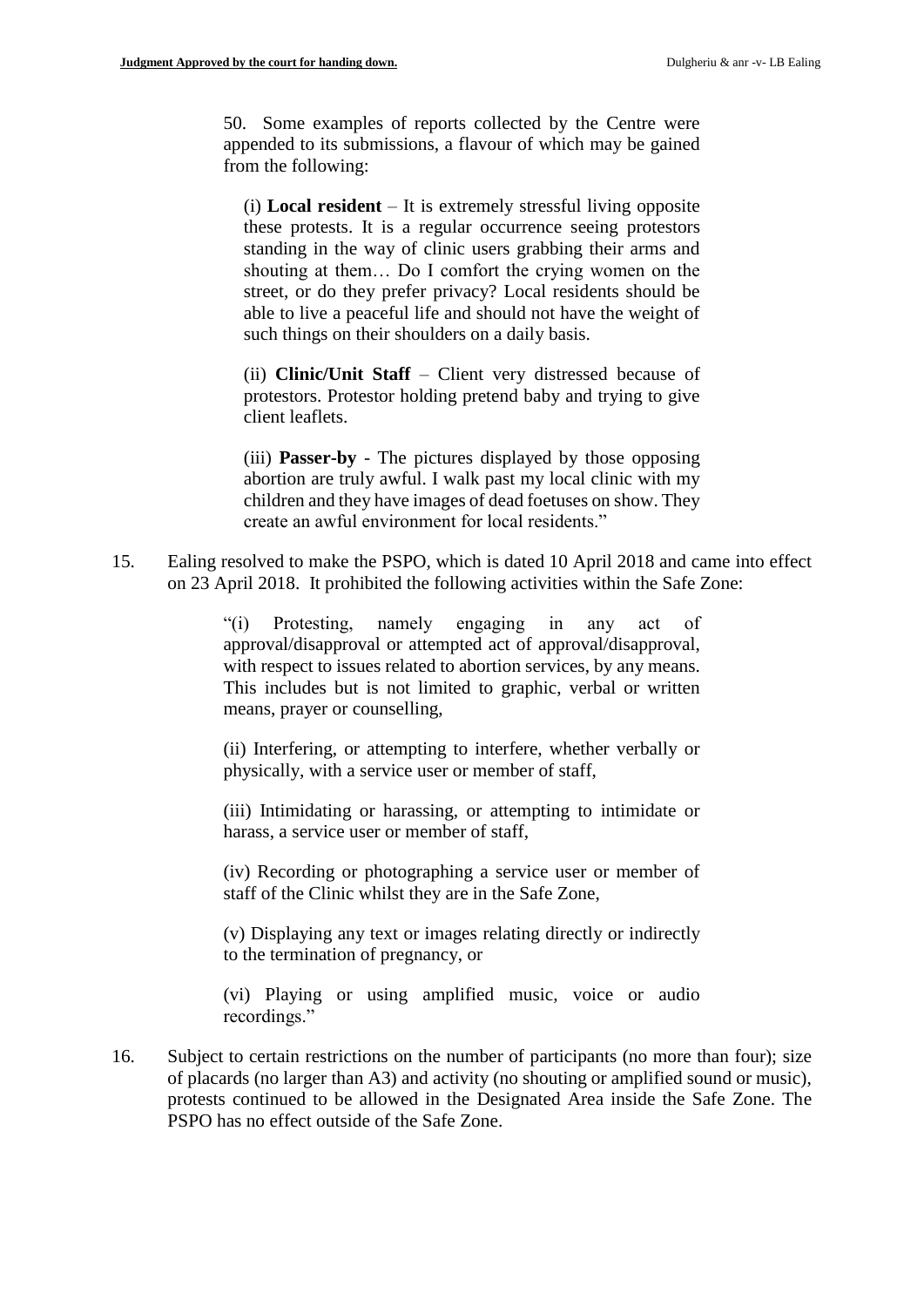# **The proceedings**

- 17. The appellants commenced these proceedings under section 66 of the 2014 Act by issuing a CPR Part 8 claim form in the Queen's Bench Division of the High Court on 27 April 2018, claiming an order that the PSPO be quashed on the grounds that:
	- 1) there was insufficient evidence for Ealing to be reasonably satisfied that the activities in the vicinity of the Centre had a detrimental impact on those in the locality;
	- 2) the terms of the PSPO were far more extensive than was reasonable to impose to prevent the detriment alleged; and
	- 3) the prohibitions in the PSPO constituted an unjustified interference with Articles 9, 10, 11 and 14 ECHR.
- 18. The hearing of the action took place before Turner J on 7 June 2018.

# **Turner J's judgment**

- 19. The Judge first considered whether the section 59 requirement of detriment to those in the locality was met. He then considered whether the unreasonableness of the activities justified the terms of the PSPO, which turned on the question of whether the PSPO constituted a disproportionate interference with the protestors' ECHR rights.
- 20. As to the meaning of "those in the locality", it was argued before the Judge that that phrase was limited to those who reside or work in or regularly visit the locality, and could therefore not include occasional visitors to the Centre. The Judge rejected this argument (at [38]-[43]). He said that the literal meaning of "those in the locality" was not confined to regular visitors; such an approach would deprive Ealing of the power to impose PSPOs in relation to detriments suffered by a mainly transient population (e.g., tourist attractions); and there was no reason to construe "those in the locality" as narrowly as the "interested person" in section 66, which restricts standing to challenge a PSPO to those who live in or regularly work in or visit the restricted area: the use of different terms in each sections militated in favour of those phrases meaning different things.
- 21. Turner J then reviewed (at [44]-[55]) the evidential basis for Ealing's view that those in the locality were suffering a detriment to their quality of life as a result of the protestors' activities, and concluded that Ealing had reasonable grounds to be satisfied that the conditions in section 59(2) were satisfied.
- 22. On the question of whether the restriction on the activities was justified by their unreasonableness, the Judge held (at ([56]-[63]) that the answer to that question was inextricably linked with the question of whether there was a disproportionate interference with the protestors' ECHR rights. He held that the article 8 rights of users of the Centre were engaged on the basis that both being pregnant and seeking or having an abortion are aspects of life that the users of the Centre would reasonably wish to keep private. Users of the Centre of reproductive age were very likely to be seeking or to have had an abortion. To be the focus of public attention at that time was an invasion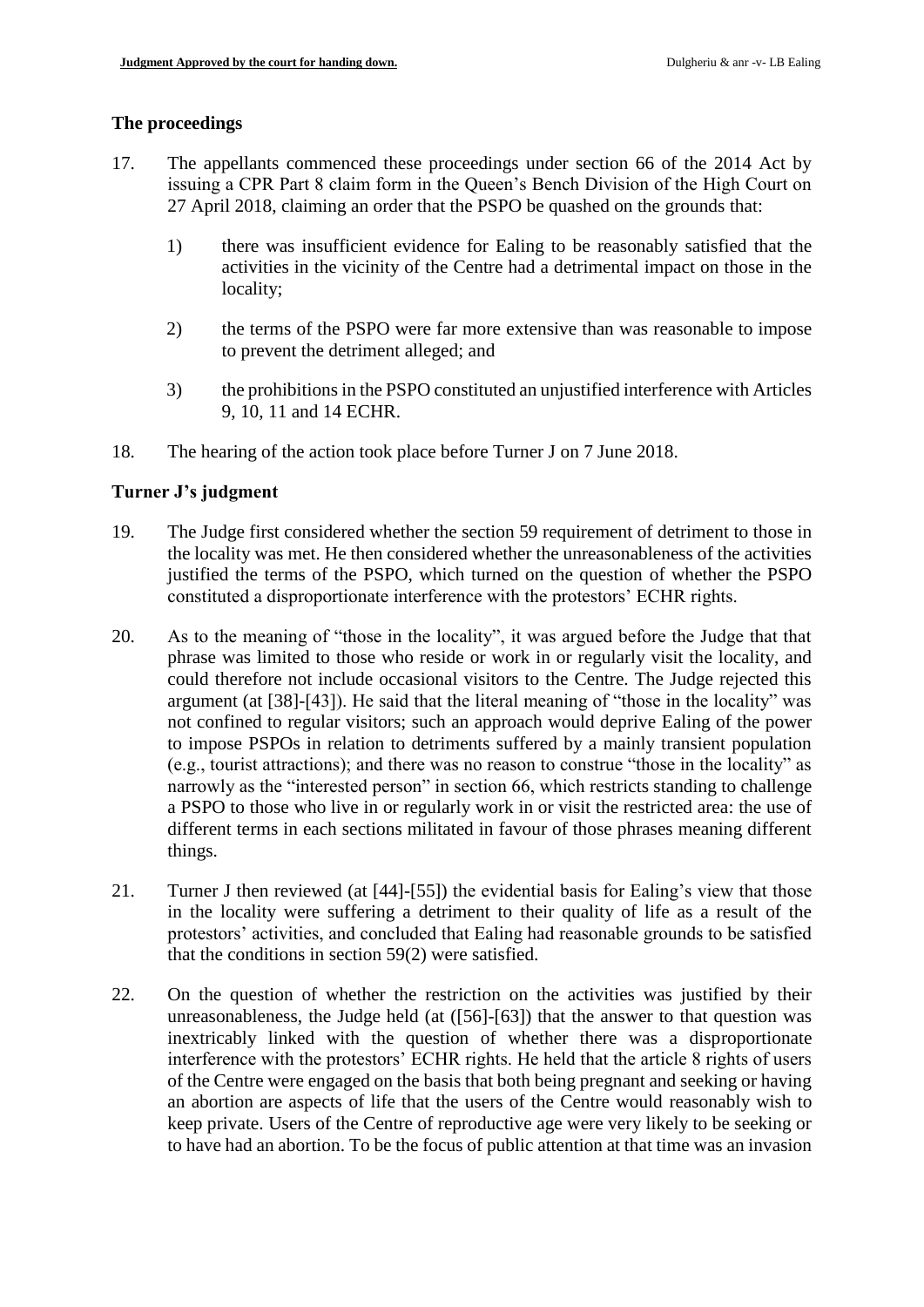of privacy even if it occurred in a public place. He also held that the rights of the staff or other visitors of the Centre were not engaged on the facts.

- 23. The Judge held (at [65]-[76]) that the restrictions on the protesters' rights under articles 9 (freedom of thought and religion), 10 (freedom of expression), 11 (freedom of assembly) and 14 (non-discrimination in the protection of the ECHR rights) were prescribed by law, namely by section 59; that the protection of the service users' privacy was a legitimate aim; and that there was a rational connection between the PSPO and that aim. He also rejected a number of less restrictive alternatives to the making of a PSPO.
- 24. As to whether the interference with the protestors' rights was necessary in a democratic society, the Judge held (at [90]-[97]) that it was, given the significance of the interference with the article 8 rights of the service users visiting the Centre.
- 25. For those reasons, the Judge concluded that the activities were unreasonable and the PSPO was justified for the purposes of section 59(3)(b) and (c).

# **Grounds of appeal**

- 26. The appellants' Grounds of Appeal are as follows:
	- 1) the Judge erred in holding that the phrase "those in the locality" in s.59(2)(a) of the 2014 Act applies to occasional visitors such as women who visit an abortion clinic for abortion procedures;
	- 2) the Judge erred in failing to adopt a merits-based approach to the justification for the PSPO;
	- 3) the Judge erred in holding that the article 8 ECHR rights of those using the Centre were engaged;
	- 4) the Judge erred in giving too little weight to the appellants' article 9 ECHR rights;
	- 5) the Judge failed to give any or any sufficient consideration to whether the terms of the PSPO could have been formulated in a less restrictive way;
	- 6) when considering whether the PSPO constituted an interference that was necessary in a democratic society, the Judge gave insufficient weight to the appellants' article 10 and 11 ECHR rights.

# **Respondent's Notice**

- 27. Ealing has issued a respondent's notice seeking to uphold the Judge's order on three additional bases:
	- 1) even if the Judge did err in failing to adopt a merits-based approach to reviewing the justification for PSPOs, on the evidence he would have reached the same conclusion;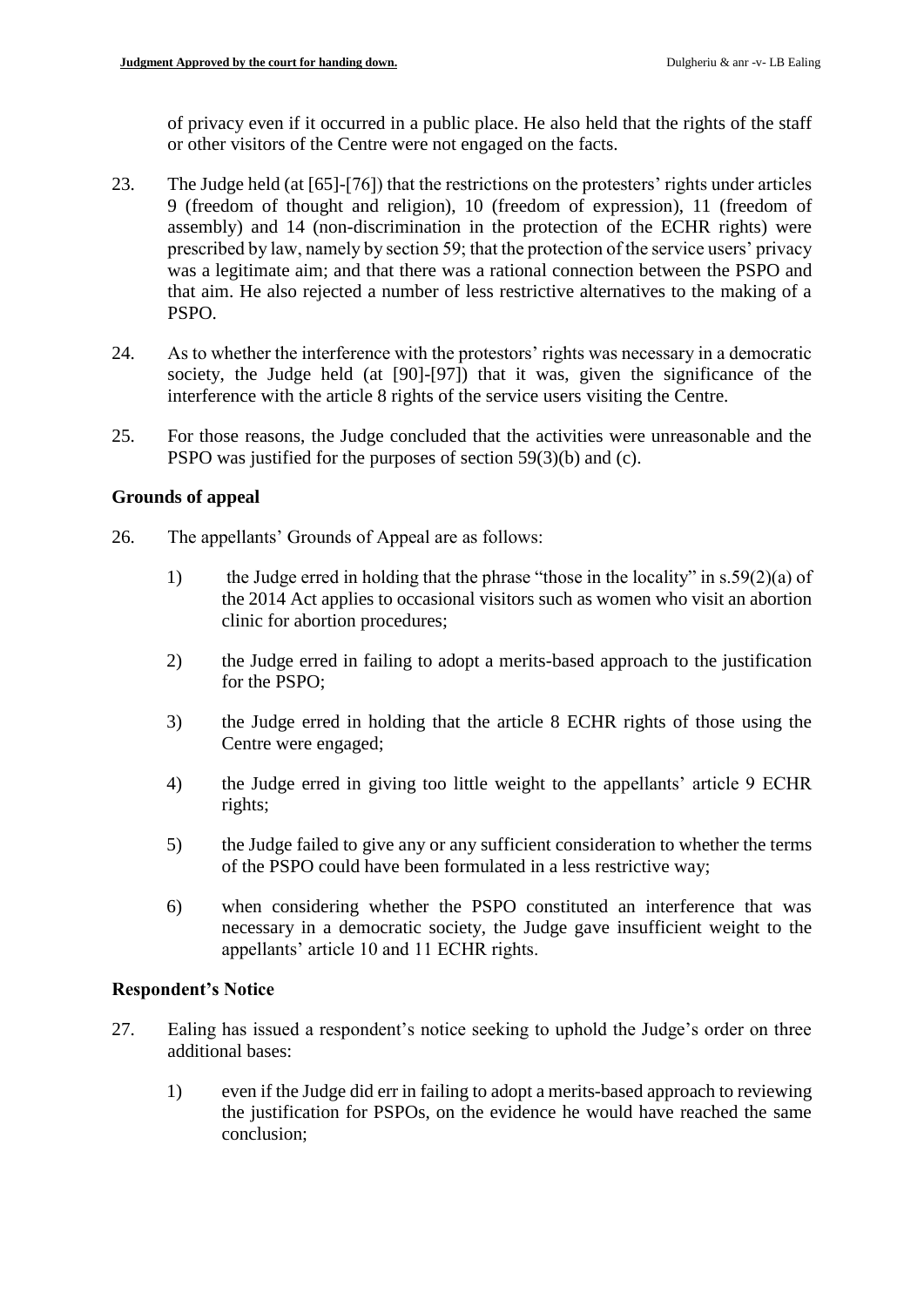- 2) even if the article 8 rights of the service users were not engaged, he would still have held that the interference with the appellants' ECHR rights was justified by virtue of the objectives set out in articles  $9(2)$ ,  $10(2)$  and  $11(2)$ ;
- 3) the Judge was wrong to hold that the article 8 rights of the staff and persons accompanying service users were not engaged.

## **The Intervener**

28. By order dated 23 May 2019 Liberty was given permission to intervene in the appeal by way of written submissions only. It subsequently filed and served written submissions.

# **Discussion**

## *Ground 1 – meaning of "those in the locality"*

- 29. The appellants' submission is that visitors to the Centre do not fall within the words "those in the locality" in section 59(2)(a) because those words do not encompass occasional visitors. The appellants' case is that the words extend only to members of the local community and that the purpose of the statutory power for a local authority to make a PSPO is to protect the community from anti-social behaviour of a continuing and persistent nature.
- 30. Mr Philip Havers QC, for the appellants, advanced several arguments in support of those submissions. He pointed out that the White Paper "Putting Victims First - More Effective Responses to Anti-Social Behaviour" published in May 2012, which anticipated the 2014 Act, said (at Annex C para 44) that "The Community Protection Order (public spaces) is intended to deal with a particular nuisance or problem in a particular area that is detrimental to the local community's way of life" by imposing conditions on the use of that area which apply to everyone, and (at Annex C para 46) that the test for issuing the order would be that "the local authority reasonably believes that the behaviour is detrimental to the local community's quality of life, and that the impact merits restrictions being put in place in a particular area".
- 31. Mr Havers also referred to the Explanatory Notes to the 2014 Act, which used similar language to the White Paper in describing PSPOs, stating (at [173]) that "The public spaces protection order (referred to as the community protection order (public places) in the White Paper) is intended to deal with a particular nuisance or problem in a particular area that is detrimental to the local community's quality of life, by imposing conditions on the use of that area."
- 32. The Explanatory Notes gave as examples prohibiting the consumption of alcohol in public parks, ensuring dogs are kept on a leash in children's play areas and prohibiting spitting in certain areas. The Explanatory Notes stated (at para. 177) that the two-part test for issuing the order would be that the authority is satisfied on reasonable grounds that activities carried on, or likely to be carried on, in a public place are detrimental to the local community's quality of life, and that the impact justifies restrictions being put in place in a particular area. It stated that the behaviour must also be ongoing and unreasonable.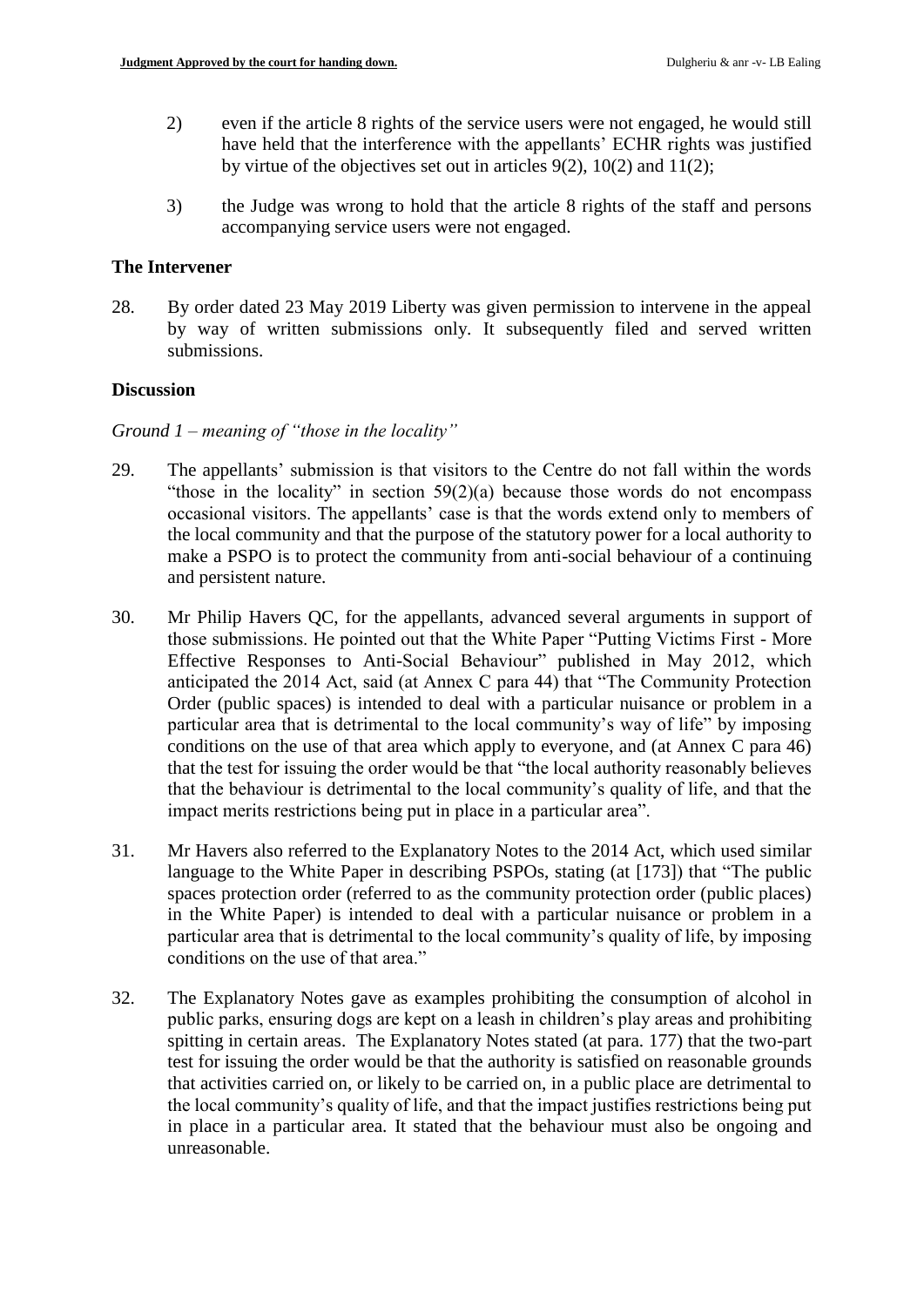- 33. Mr Havers pointed out that Chapter 2 of the 2014 Act, which deals with PSPOs, is in Part 4 of the 2014 Act, which has the title "Community Protection".
- 34. Mr Havers observed that both section 43(1)(a) of the 2014 Act, which addresses the power to issue a community protection notice, and section 59(2)(a), which addresses the power of the local authority to make a PSPO, describe the relevant conduct as having a detrimental effect on "quality of life", which was the same expression used in the White Paper and the Explanatory Notes, as mentioned above. He submitted that indicated a continuing intention that the legislation was intended to protect those with a settled life in the community. He linked that submission to the condition in section 53(3)(a) that the effect, or likely effect, of the activities "is, or is likely to be, of a persistent or continuing nature". He said that such a condition would not practically apply to those who visit the locality only once or twice.
- 35. Mr Havers also relied on the various references to "the community" in the latest statutory guidance on PSPOs issued by the Home Office (updated in December 2017). The guidance says, for example, that PSPOs are intended to deal with a particular nuisance or problem in a specific area "that is detrimental to the local community's way of life"; it advises that discussing potential restrictions and requirements prior to issuing a PSPO with those living or working nearby may help to ensure that the final Order "better meets the needs of the local community"; it says, in relation to homeless people and rough sleepers, that PSPOs "should only be used to address any specific behaviour that is causing a detrimental effect on the community's way of life" and should define precisely the specific activity or behaviour "that is having the detrimental impact on the community"; it says that Parish and Town Councils wishing to deal with dog control issues should discuss with their principal authority whether a PSPO would provide the means "to address the issues being experienced by the local community", and that a PSPO should target specifically the problem behaviour that is having "a detrimental effect on the community's way of life" rather than everyday sociability, such as standing in groups.
- 36. Section 67 of the 2014 Act provides that it is an offence for a person, without reasonable excuse, to break the terms of a PSPO. Mr Havers submitted that, in accordance with the usual rules of statutory interpretation where a criminal offence is created, the provisions of section 59 should be interpreted restrictively rather than expansively.
- 37. He submitted that another reason for a restrictive interpretation of section 59 is the requirement in section 72(1) that any local authority, when deciding whether to make a PSPO and, if so, what it should include or whether to make the other decisions in relation to a PSPO mentioned in section 72(1), must have particular regard to the rights of freedom of expression and freedom of assembly set out in articles 10 and 11 ECHR.
- 38. Mr Havers said that the appellants accept and endorse the view of May J in *Summers v London Borough of Richmond Upon Thames* [2018] EWHC 782 (Admin), [2018] 1 WLR 4729, at [24], that the expression "those in the locality" in section 59 of the 2014 Act "must be read to include those who regularly visit or work in the locality, in addition to residents".
- 39. All those arguments were skilfully and elegantly put by Mr Havers but we nevertheless reject this Ground of Appeal.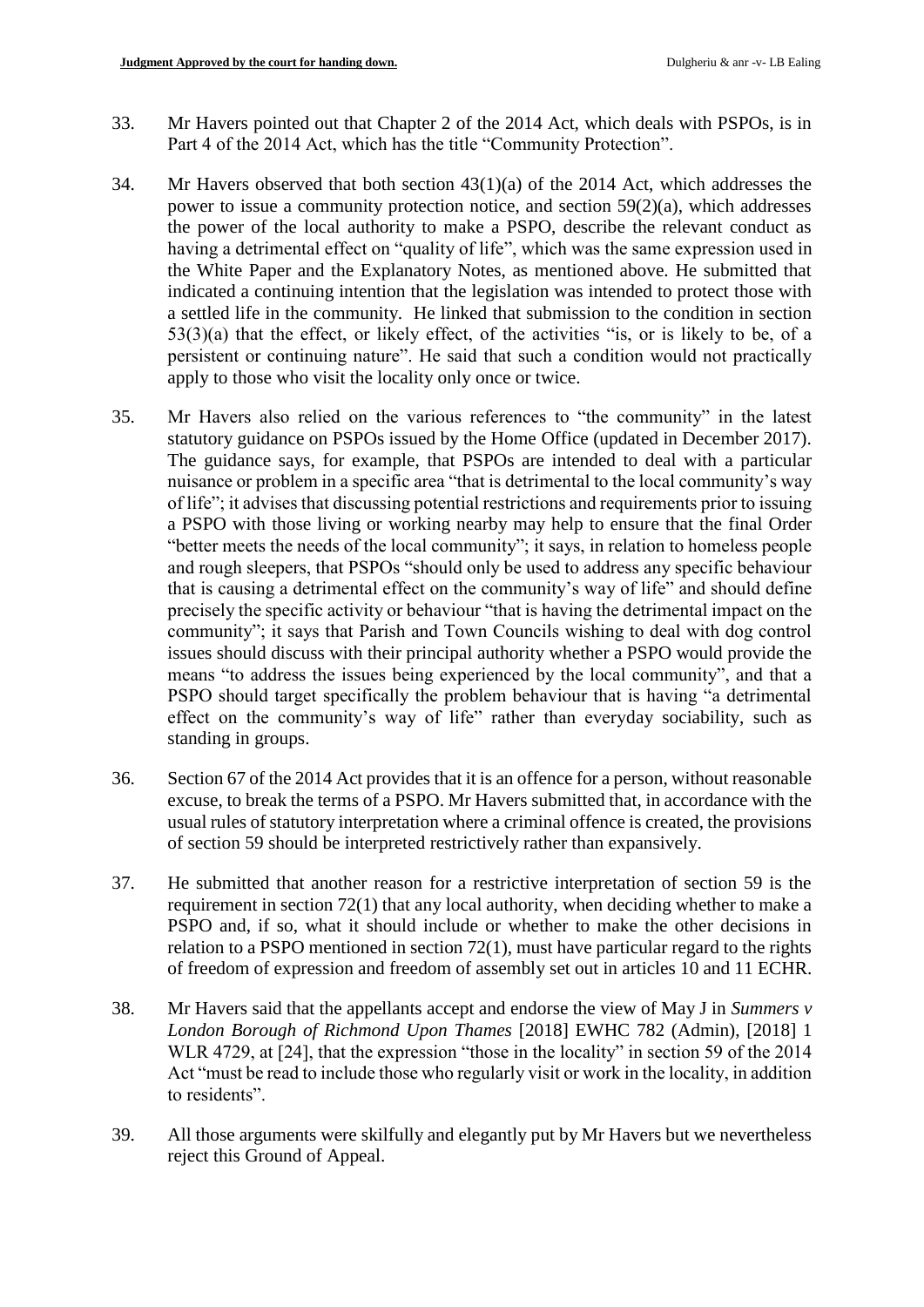- 40. Mr Havers devoted considerable time to the references to "the community" in the White Paper, the Explanatory Notes and the Statutory Guidance but none of those are a substitute for the words of statute themselves. There is no mention of "the community" in section 59. The White Paper was, at the end of the day, no more than a statement of future intent, affected by all that followed between the publication of the White Paper and the final enactment of the 2014 Act. The 2014 Act even changed the name from "Community Protection Order (Public Spaces)" to "Public Spaces Protection Order". The Explanatory Notes state, at their very beginning, that they have been prepared by the Home Office and do not form part of the 2014 Act and have not been endorsed by Parliament. They state that they are not, and are not meant to be, a comprehensive description of the 2014 Act.
- 41. It is clear from the terms of the 2014 Act itself that Parliament deliberately decided not to limit, by way of a statutory definition or statutory guidance, the expression "those in the locality". The looseness of that expression is to be contrasted with the express limitation of an "interested person" who may apply under section 66 of the 2014 Act to the High Court to challenge the validity of PSPO or its variation. "Interested person" is defined in section 66(1) as "an individual who lives in the restricted area or who regularly works in or visits that area". Similarly, the obligation on a local authority under section 72 of the 2014 Act to consult before making, extending the duration of, varying or discharging a PSPO, is limited to certain persons representing the police and the community and (under section  $72(4)(c)$ ) to "the owner or occupier of land within the restricted area". Parliament plainly decided not to limit section 59(2)(a) in either of those ways.
- 42. Accordingly, while we agree with May J in *Summers* that the expression "those in the locality" in section 59 includes those who regularly visit or work in the locality, in addition to residents, it will depend on the precise local circumstances whether or not it extends to others.
- 43. We do not consider that the Home Office's statutory guidance throws doubt on that conclusion. While it is true that there are several references to "the community" in the guidance, read as a whole the guidance is compatible with Ealing's case that it was entitled to regard visitors to the clinic as falling within the expression "those in the locality" in section 59(2)(a) even though such visitors would only visit once or twice. The "Introduction" to the guidance states that the first part of the guidance focuses specifically on putting victims at the heart of the response to anti-social behaviour. The guidance describes the purpose of a PSPO as being "to stop individuals or groups committing anti-social behaviour in a public place". It correctly summarises the statutory test for behaviour which can be restricted by a PSPO as behaviour which has, or is likely to have, a detrimental effect on the quality of life of those in the locality, is persistent or continuing in nature, and is unreasonable. It states that a local authority can make a PSPO in any public space within its own area, and that the definition of public space is wide and includes any place to which the public or any section of the public has access, on paying or otherwise, as of right or by virtue of express or implied permission, for example a shopping centre. The guidance envisages, therefore, that visitors to a shopping centre might fall within the expression "those in the locality" in section 59(2)(a). Mr Havers agreed that such visitors might fall within the expression but he limited them to regular visitors. Such a rigid and hard edged limitation, which the appellants would also apparently apply to patients in hospitals and hospices and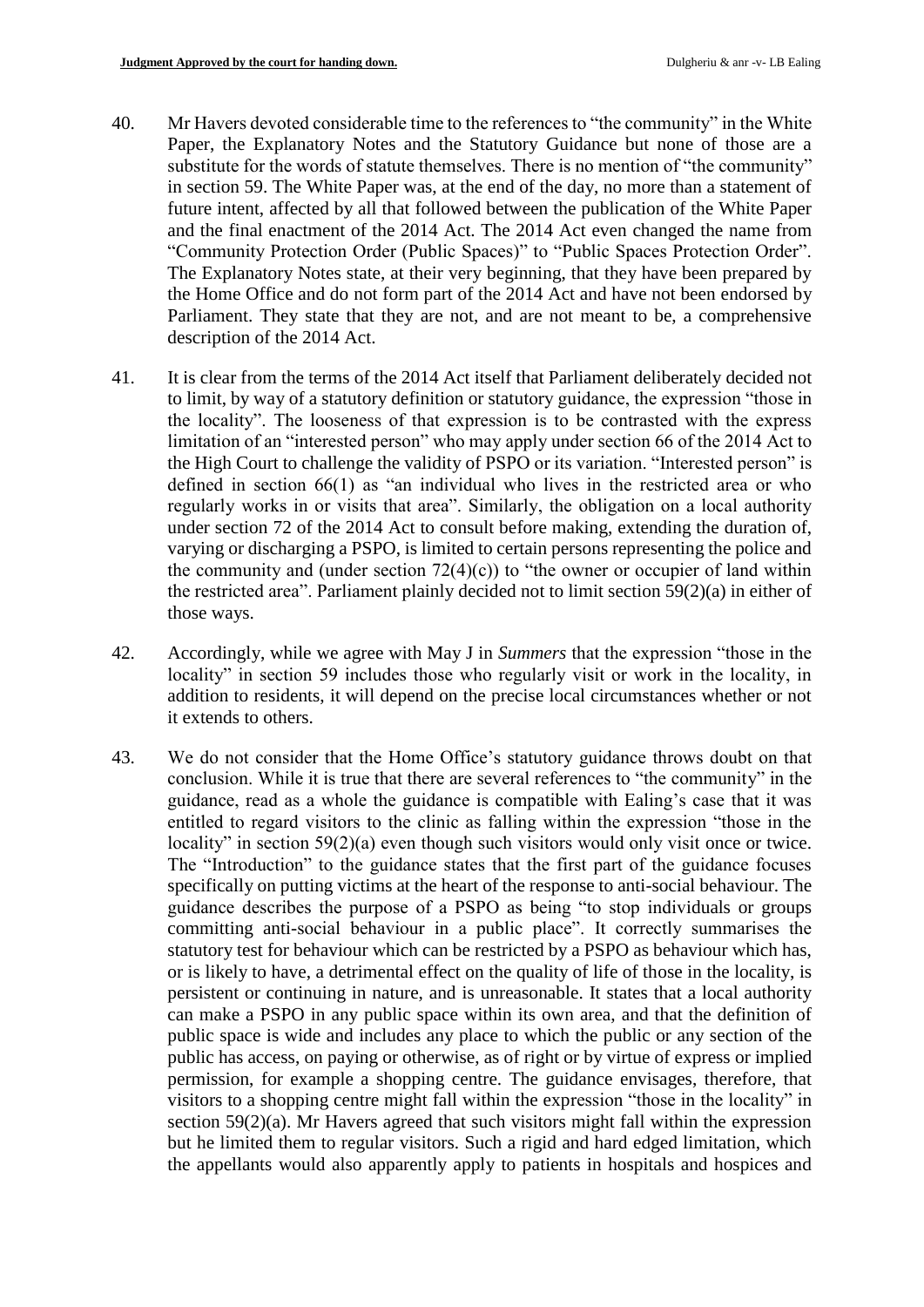medical services generally and those visiting such patients, would not only be unworkable in practice in distinguishing regular from irregular visitors but would potentially produce considerable uncertainty as to the legality of a PSPO and is highly unlikely to have been the intention of Parliament.

- 44. The reference to the protection of victims or potential victims in the statutory guidance is a convenient reference point for the submissions on behalf of both the appellants and Ealing in the present case that, although distinct, the requirement in section  $59(2)(a)$ that the activities must have had a "detrimental effect on the quality of life" of those in the locality and the requirement in section  $59(3)(a)$  that the effect, or the likely effect of the activities "is, or is likely to be, of a persistent or continuing nature", may throw light on whether on the facts any particular group or categories of people fall within the expression "those in the locality". The appellants' argument is that it is very unlikely that the effect of an activity on a person who visits only once or twice will have a persistent or continuing detrimental effect on their quality of life. The evidence in the present case, however, is that it is both possible and has indeed been the case, as the Judge observed at [43], that some of those who have visited the Centre have been left with significant emotional and psychological damage lasting substantial periods of time by the conduct of GCN and others protesting outside the Centre immediately before and immediately after the visit to the Centre. There is also evidence that those activities have led some women to cancel their appointment at the Centre, delaying advice and treatment, with consequential potential physical harm to them.
- 45. We have set out above the Judge's summary of the evidence before Ealing. He subsequently said as follows:

"54. … there was a considerable tranche of evidence and information before the defendant of activities which many would reasonably consider to be fully capable of a having a detrimental effect on the quality of life [of those] who were exposed to them whatever the choice of adjective used to describe them.

55. Taking the evidence as a whole, I find that the defendant had reasonable grounds to be satisfied that the conditions in subsection 59(2) and 59(3) (a) of the 2014 Act were met. ..."

- 46. It is clear from the judgment as a whole that the Judge was there referring particularly to the women, their family and supporters, who visit the Centre for abortion procedures, to whom he referred at [39] of his judgment at the beginning of the section addressing the meaning of "those in the locality". He was satisfied, therefore, that it was reasonable for Ealing to conclude on the evidence that the activities of GCN and other protest groups outside the Centre had a detrimental effect on the quality of life of those visiting the Centre which was, or was likely to be, of a persistent or continuing nature. There is no appeal against that finding.
- 47. We agree with May J in *Summers* at [25] that the 2014 Act gives local authorities a wide discretion to decide what behaviours are troublesome and require to be addressed within their local area. Equally, in deciding who is "in the locality" for the purpose of protection from such activities by way of a PSPO a local authority will (applying the words of May J to that issue) use its local knowledge, taking into account local conditions on the ground.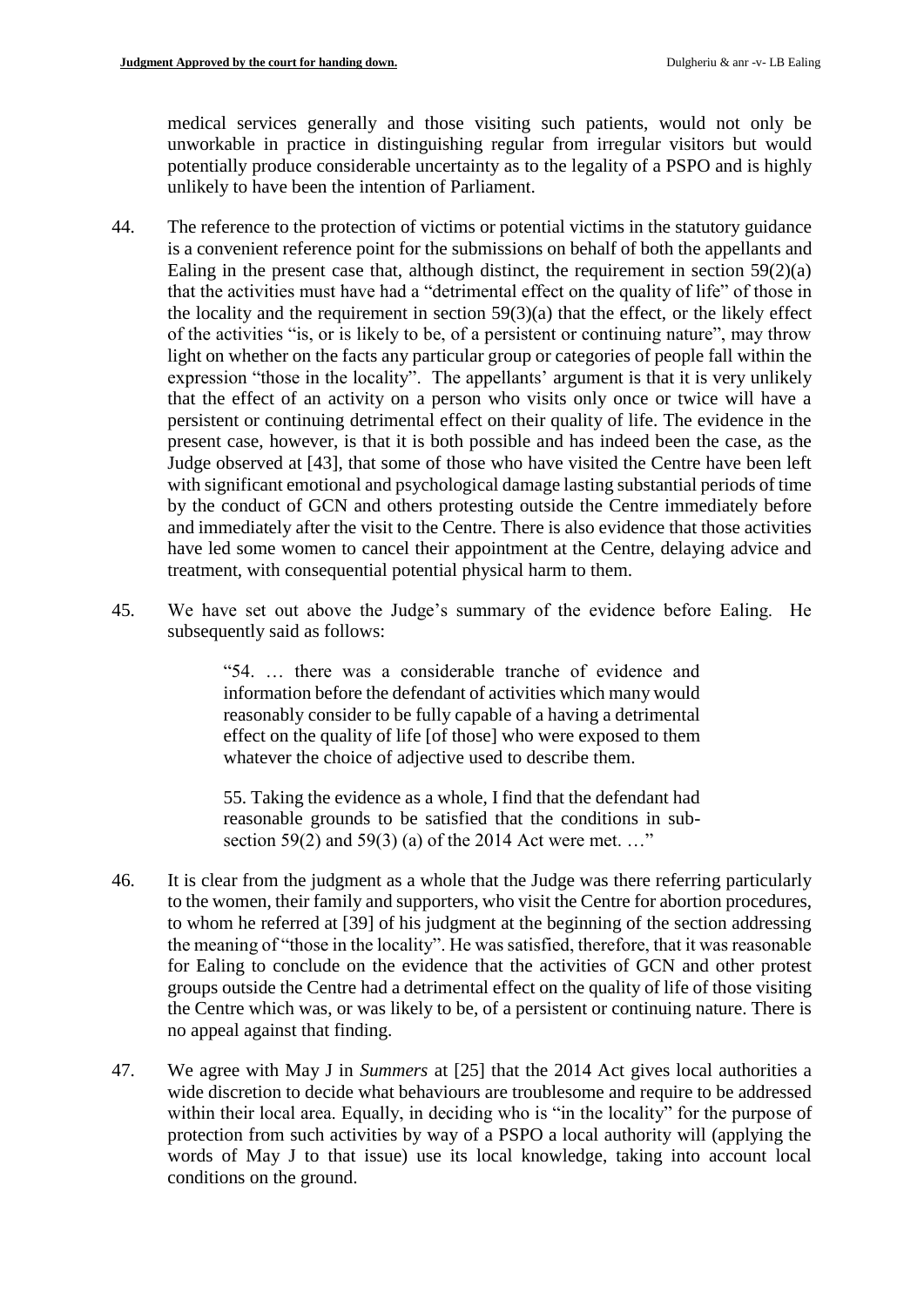- 48. We do not consider there is any scope for narrowing the proper interpretation of the expression "those in the locality" in section  $59(2)(a)$  on the ground that it is a criminal offence to breach a PSPO or because section 72(1) requires a local authority, in deciding whether to make, extend or vary a PSPO, to have particular regard to rights of freedom of expression and freedom of assembly in articles 10 and 11 ECHR. Any general presumption in relation to statutory provisions which criminalise conduct or activity (which was not explored in any detail before us) must be subject to the particular statutory provisions and framework in question. As regards section 72(1), its provisions are neutral on the issue of the proper interpretation of section  $59(2)(a)$  as they presuppose that it is indeed lawful, where the statutory conditions for a PSPO are satisfied, for the PSPO to interfere with rights under articles 10 and 11 ECHR.
- 49. We conclude that Ealing was correct to interpret the expression "those in the locality" in section  $52(2)(a)$  as capable of embracing occasional visitors, and were entitled to decide on the facts that the women, their family members and supporters visiting the Centre, in addition to staff and local residents, fell within that section.

### *Ground 3 – engagement of article 8*

- 50. It is convenient to consider next the issue whether the Judge was correct to conclude (in [63]) that the article 8 ECHR rights of those using the Centre were engaged.
- 51. Mr Havers submitted that none of the three cases cited by the Judge in this part of his judgment - *Peck v United Kingdom* (2003) no. 44647/98, *Couderc v France* [2016] EMLR 19 and *Murray v Express Newspapers* [2008] EWCA Civ 446, [2009] Ch 481 are factually comparable to the present case or supports the Judge's conclusion on the engagement of article 8. In brief, Mr Havers said that, in contrast to the situation in *Peck*, which concerned the disclosure to the media of closed circuit television footage, including images of the applicant attempting to commit suicide, the Judge made no finding in the present case of any photographs being taken of any service user, and there was certainly no evidence that photographic images have been recorded or published or that there was any attempt to identify anyone in them. The issue in *Couderc* was whether a magazine had infringed the article 8 rights of Prince Albert II of Monaco in publishing an article about whether Prince Albert was the father of a child, with an accompanying photograph showing Prince Albert, the child and the child's mother, and whether the decisions of the French courts circumscribing that publication was a breach of the publisher's article 10 rights. Mr Havers submitted that the case had no relevance as it was accepted before the European Court of Human Rights ("ECrtHR") that article 8 was engaged; the case concerned the publication to a worldwide audience, and, moreover, the Grand Chamber emphasised the importance of the right to freedom of expression under article 10 and held there had been a violation of article 10. Mr Havers emphasised that, unlike the present case, *Murray* was also a case about whether an unauthorised photograph and its publication in a national newspaper infringed the article 8 rights of the claimant, in that case the infant child of a famous author.
- 52. Mr Havers advanced the following reasons as to why the article 8 rights of the visitors to the Centre were not engaged. First, the activities which are the subject of the PSPO were in a public place, taking advantage of a public highway. Secondly, no record was made or kept by the protesters of what the service users were doing. Thirdly there was no publication of what the service users were doing. Fourthly, the cases relied upon by the Judge all concerned publication of what the claimant was doing. Fifthly, the visitors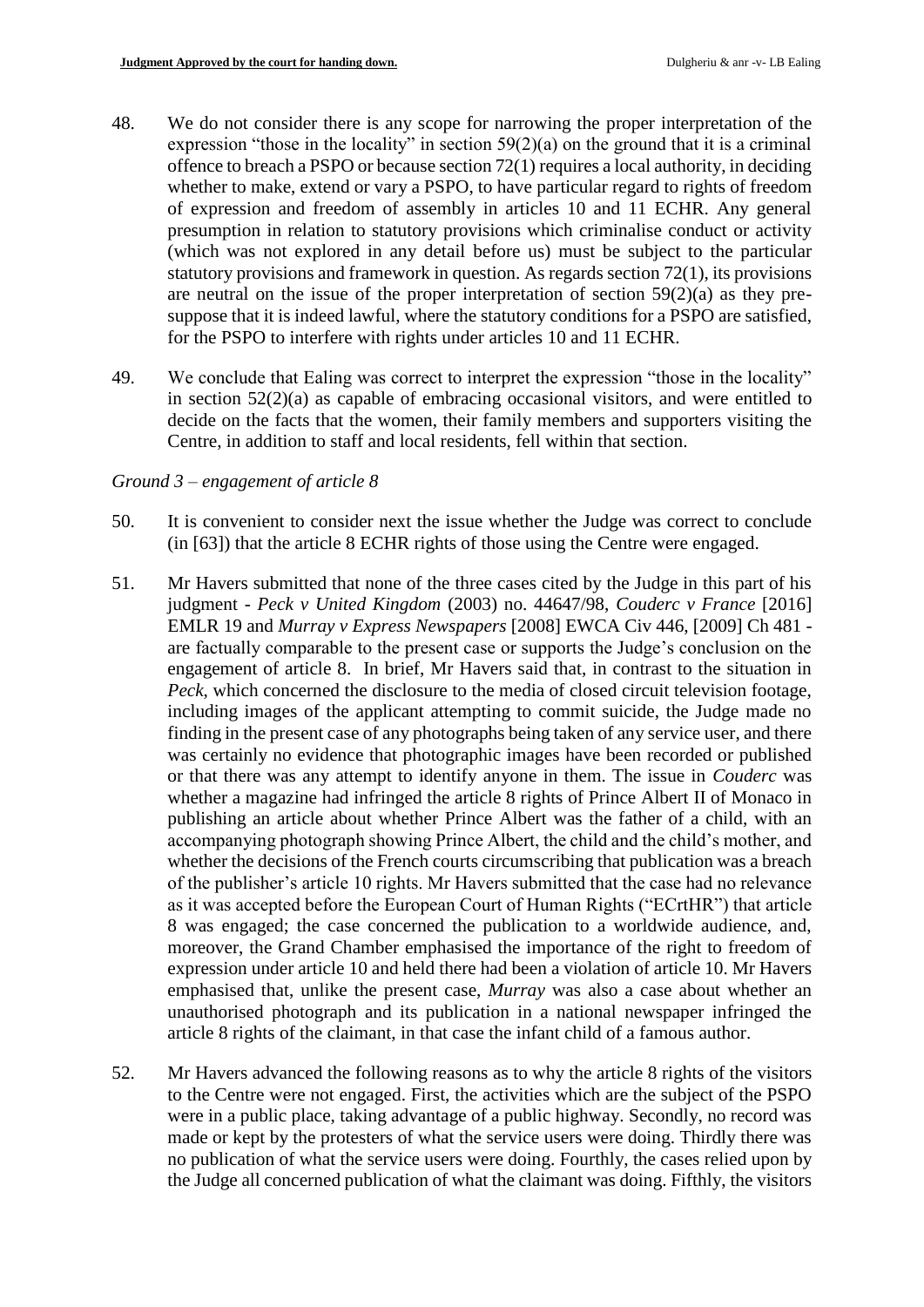to the Centre could not have more than a limited expectation of privacy as they were visiting the Centre in a public place and by means of a public highway. Sixthly, there could be no expectation on the part of the service users that no one would seek to engage with those who entered the Centre as abortion is a controversial topic of general public importance. On the contrary, the expectation was that there would be some engagement by protesters with those seeking to use the services of the Centre. Had the users of the Centre wished to avoid such engagement, they could have gone to another clinic or hospital which was less publicly exposed.

53. We have no hesitation in rejecting Ground 3 of the appeal. The decision of a woman whether or not to have an abortion is an intensely personal and sensitive matter. There is no doubt that it falls within the notion of private life within the meaning of article 8. As the ECrtHR said in *A v Ireland* [2011] (2011) 53 EHRR 13:

> "212. The Court notes that the notion of "private life" within the meaning of Article 8 of the Convention is a broad concept which encompasses, inter alia, the right to personal autonomy and personal development (see Pretty, cited above, § 61). It concerns subjects such as gender identification, sexual orientation and sexual life (see, for example, Dudgeon v. the United Kingdom, 22 October 1981, § 41, Series A no. 45, and Laskey, Jaggard and Brown v. the United Kingdom, 19 February 1997, § 36, Reports 1997-I), a person's physical and psychological integrity (see the judgment in Tysiąc, cited above, § 107) as well as decisions both to have and not to have a child or to become genetic parents (see Evans, cited above, § 71)."

…

"214. While Article 8 cannot, accordingly, be interpreted as conferring a right to abortion, the Court finds that the prohibition in Ireland of abortion where sought for reasons of health and/or well-being about which the first and second applicants complained, and the third applicant's alleged inability to establish her eligibility for a lawful abortion in Ireland, come within the scope of their right to respect for their private lives and accordingly Article 8."

54. As Lady Hale said in *Re Northern Ireland's Human Rights Commission's application for judicial review* [2018] UKSC 27, [2019] 1 All ER 173 at [6]:

> "For many women, becoming pregnant is an expression of their autonomy, the fulfilment of a deep-felt desire. But for those women who become pregnant, or who are obliged to carry a pregnancy to term, against their will there can be few greater invasions of their autonomy and bodily integrity."

55. In *P v Poland* [2012] ECHR 1853, which concerned difficulties the applicants had encountered in trying to obtain authorisation for an abortion under the laws permitting an abortion in Poland, the ECrtHR said (at paragraph 99) that the State is under a positive obligation to create a procedural framework enabling a pregnant woman to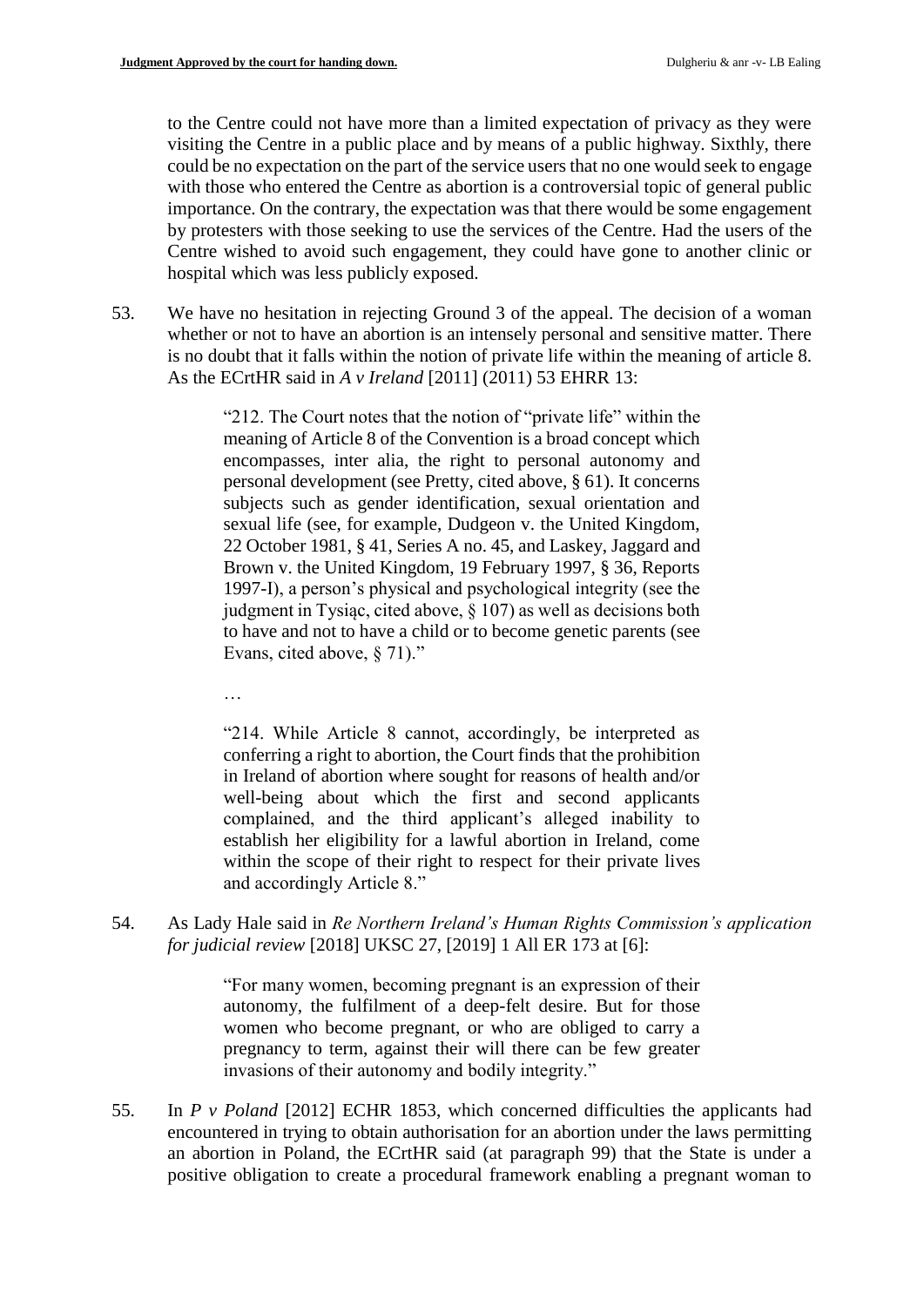effectively exercise her right of access to lawful abortion. The court concluded that the authorities had failed to comply with their positive obligation to secure to the applicants effective respect for their private life and so there had been a breach of article 8 ECHR. The court said the following:

"111. The Court is of the view that effective access to reliable information on the conditions for the availability of lawful abortion, and the relevant procedures to be followed, is directly relevant for the exercise of personal autonomy. It reiterates that the notion of private life within the meaning of Article 8 applies both to decisions to become and not to become a parent (Evans v. the United Kingdom [GC], no. 6339/05, § 71, ECHR 2007 I; R.R. v. Poland, cited above, § 180). The nature of the issues involved in a woman's decision to terminate a pregnancy or not is such that the time factor is of critical importance."

- 56. In a subsequent passage (at paragraph 128) the Court said, in relation to the need for protection of medical data in order to maintain, in addition to a patient's privacy, the person's confidence in the medical profession and in the health service in general, that without such protection those in need of medical assistance may be deterred from seeking appropriate treatment, thereby endangering their own health.
- 57. The present case, therefore, must be seen in the context of the exercise by those visiting the Centre of their right under article 8 to access advice on abortion and medical procedures for abortion available under the laws of this country. That is a reflection of the centrality under article 8 of the protection of every individual's right to personal autonomy. There is no right to protection, however, unless there is a reasonable expectation of privacy or, which the authorities treat as synonymous, a legitimate expectation of protection: see, for example, *Re JR38* [2015] UKSC 42, [2016] AC 1131, at [84]-[88].
- 58. In assessing whether article 8 is engaged by the activities of protesters outside the Centre, it is necessary to bear in mind, as Mr Ranjit Bhose QC, for Ealing, pointed out, that service users visiting the Centre are women in the early stages of pregnancy. Some are children. Some are victims of rape. Some are carrying foetuses with abnormalities, even fatal abnormalities. Some may not have told friends or family. Their very attendance at the Centre is a statement about highly personal and intimate matters. They may be in physical pain and suffering acute psychological and emotional issues both when attending and leaving the Centre. There is no alternative way of arriving at and leaving the Centre except across a public space, which they would naturally wish to cross as inconspicuously as possible.
- 59. Mr Bhose put forward the following 12 respects in which the activities of protesters, including but not limited to GCN, intruded on service users visiting the Centre: (1) seeking out and identifying women of reproductive age approaching the Centre, identifying them as pregnant women attending an abortion clinic; (2) standing directly outside the entrance to the Centre so that service users had no alternative to engaging with them, there being no alternative means of access or exit; (3) engaging with the service uses directly by word or conduct, whether or not the service users wanted any engagement; (4) engaging with service users about the choice they had made and seeking to persuade them to change their ways, including in some cases telling the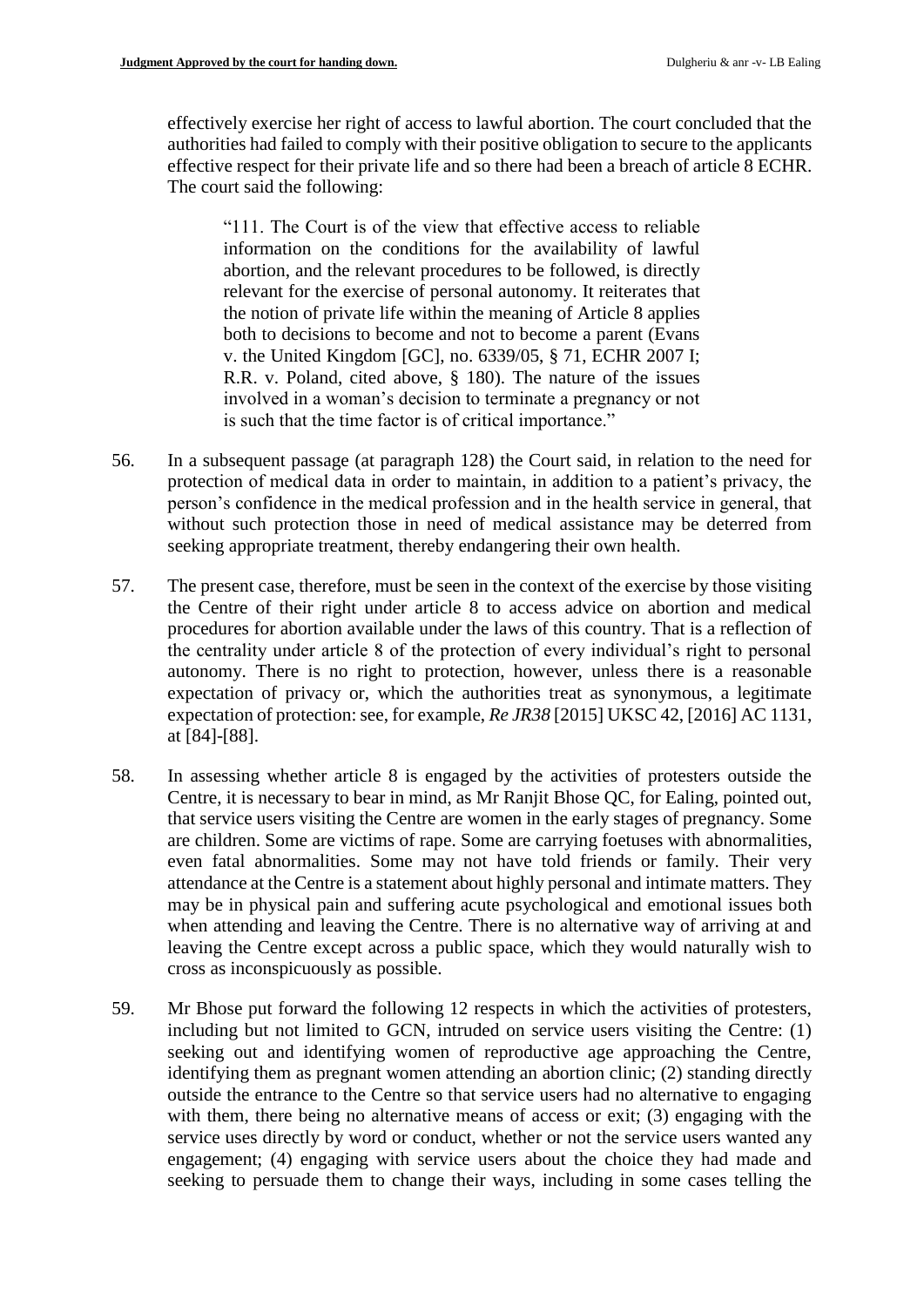service users that what they were doing was morally wrong; (5) giving service users literature, coloured pink or blue, which advised that it was not too late to save the life of the baby and describing possible physical and psychological complications, and also handing out pink and blue rosary beads; (6) displaying photographs on the ground of foetuses at different periods of gestation; (7) praying, both audibly and not, for the souls of foetuses in the Centre, intending to provoke, and provoking, feelings of guilt on the part of service users; (8) conducting group vigils, drawing attention to service users when coming and going; (9) speaking to service users when leaving the Centre; (10) handing leaflets to women leaving the centre; (11) taking or pretending to take photographs of service users; (12) further drawing attention to women attending the Centre when there were counter protesters.

- 60. There is evidence to support all of those activities on the part of pro-life protesters. There is some repetition and overlap in the activities mentioned in Mr Bhose's list. We consider it is clear, nevertheless, that they engaged the article 8 rights of those visiting the Centre both from the perspective of the right to autonomy on the part of service users in wishing to carry through their decision to have an abortion and from the reasonable desire and legitimate expectation that their visits to the Centre would not receive any more publicity than was inevitably involved in accessing and leaving the Centre across a public space and highway.
- 61. That conclusion is further reinforced by the evidence that some of those who have visited the Centre have been left with significant emotional and psychological damage by the conduct of GCN and others protesting outside the Centre immediately before and immediately after visiting the Centre, and evidence that those activities have led some women to cancel their appointment at the clinic, delaying advice and treatment, with consequential potential physical harm to themselves. All of that is borne out by the Judge's unappealed findings of fact (at [54] and [55]), set out above, that the activities of GCN and other protest groups outside the Centre have had a detrimental effect on the quality of life of those visiting the Centre which was, or was likely to be, of a persistent or continuing nature.
- 62. In the circumstances, it is not necessary for us to address the claim in Ealing's respondent's notice that the Judge was wrong to hold that the article 8 rights of nonservice using visitors to the Centre and/or staff and/or local residents were not engaged. Mr Bhose did not develop that claim as he accepted that, in all the circumstances, the article 8 rights of those other persons does not add materially to Ealing's case.

# *Ground 2 – failure to carry out a "merits-based" approach*

- 63. Having found that the article 8 rights of women visiting the Centre were engaged, the Judge had to balance, on the one hand, those rights and, on the other hand, the rights of protesters, including the appellants and other members of GCN, to exercise their rights to manifest their religion under article 9 and their rights to freedom of expression and freedom of assembly under articles 10 and 11 ECHR respectively. The Judge had to consider whether the PSPO made by Ealing was both a necessary and proportionate restriction of the appellants' article 9, 10 and 11 rights in order to accommodate the article 8 rights of women visiting the Centre.
- 64. It is common ground that the correct approach of the court, when considering the justification of any limitation or interference under articles 9(2), 10(2) and 11(2), is not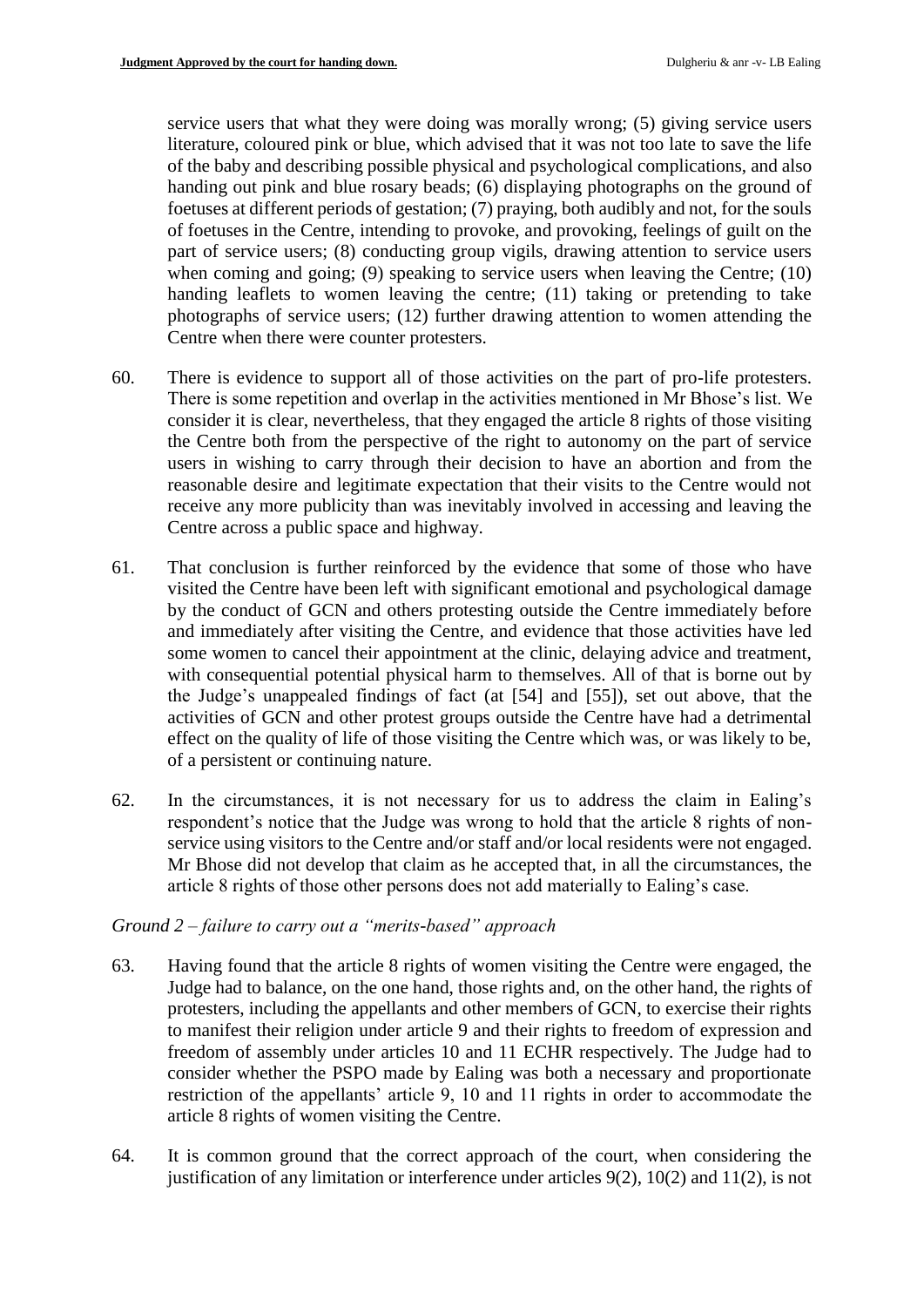to determine whether the decision maker has followed a defective decision-making process but rather the court must form its own view as to whether the applicant's ECHR rights have been infringed: *R (SB) v Governors of Denbigh High School* [2006] UKHL 15, [2007] 1 AC 100 at [29]; *Belfast City Council v Miss Behavin' Ltd* [2007] UKHL 19, [2007] 1 WLR 1420, at [31], [37].

65. The appellants contend that the Judge failed to form his own view of whether the PSPO was a justified restriction or limitation of the appellants' articles 9, 10 and 11 rights. They say that he wrongly relied upon what he regarded as the propriety of Ealing's own assessment of that issue. They rely on [96] of the Judge's judgment, in which he said that "[t]he Murphy report expressly dealt with the threshold requirement that a PSPO would have to be judged to be necessary in a democratic society before it could be made" and set out the relevant paragraphs of the Murphy report addressing that issue, and [97] of the judgment, which was as follows:

> "In the circumstances of this case, I do not doubt that there has been a significant interference with the rights of activists under Article 9, 10 and 11. I do not underestimate the seriousness of taking steps which are bound to conflict with that special degree of protection afforded to expressions of opinion which are made in the course of a debate on matters of public interest. Nevertheless I am satisfied that the defendant was entitled to conclude on the entirety of the evidence and information available to it that the making of this PSPO was a necessary step in a democratic society. There was substantial evidence that a very considerable number of users of the clinic reasonably felt that their privacy was being very seriously invaded at a time and place when they were most vulnerable and sensitive to uninvited attention. It also follows that, in this regard, I am also satisfied that the defendant was entitled to conclude that the effect of the activities of the protestors was likely to make such activities unreasonable and justified the restrictions imposed in satisfaction of the requirements of section 59(3) (b) and (c) of the 2014 Act."

- 66. Mr Havers submitted that the Judge there expressed himself in the traditional way for a public law challenge on the standard *Wednesbury* approach.
- 67. In addition to the language used in that paragraph of the judgment, Mr Havers submitted that it is clear that the Judge approached the matter of justification incorrectly because, while the judge referred at [64] and [96] to the way in which articles 9, 10 and 11 and justification had been addressed in the Murphy report, there is nowhere to be found in the judgment any balancing exercise by the Judge himself. He did not examine the content and significance of the appellants' and other protesters' article 9, 10 and 11 rights and state why, in the light of the evidence, he concluded that the interference with those rights by the PSPO was justified.
- 68. The language of the Judge at [97] was not well chosen but, reading the judgment as a whole, we are satisfied that he did not fall into the error of failing to form his own judgment on justification as opposed to merely considering whether Ealing had reached its decision on the PSPO by a proper process.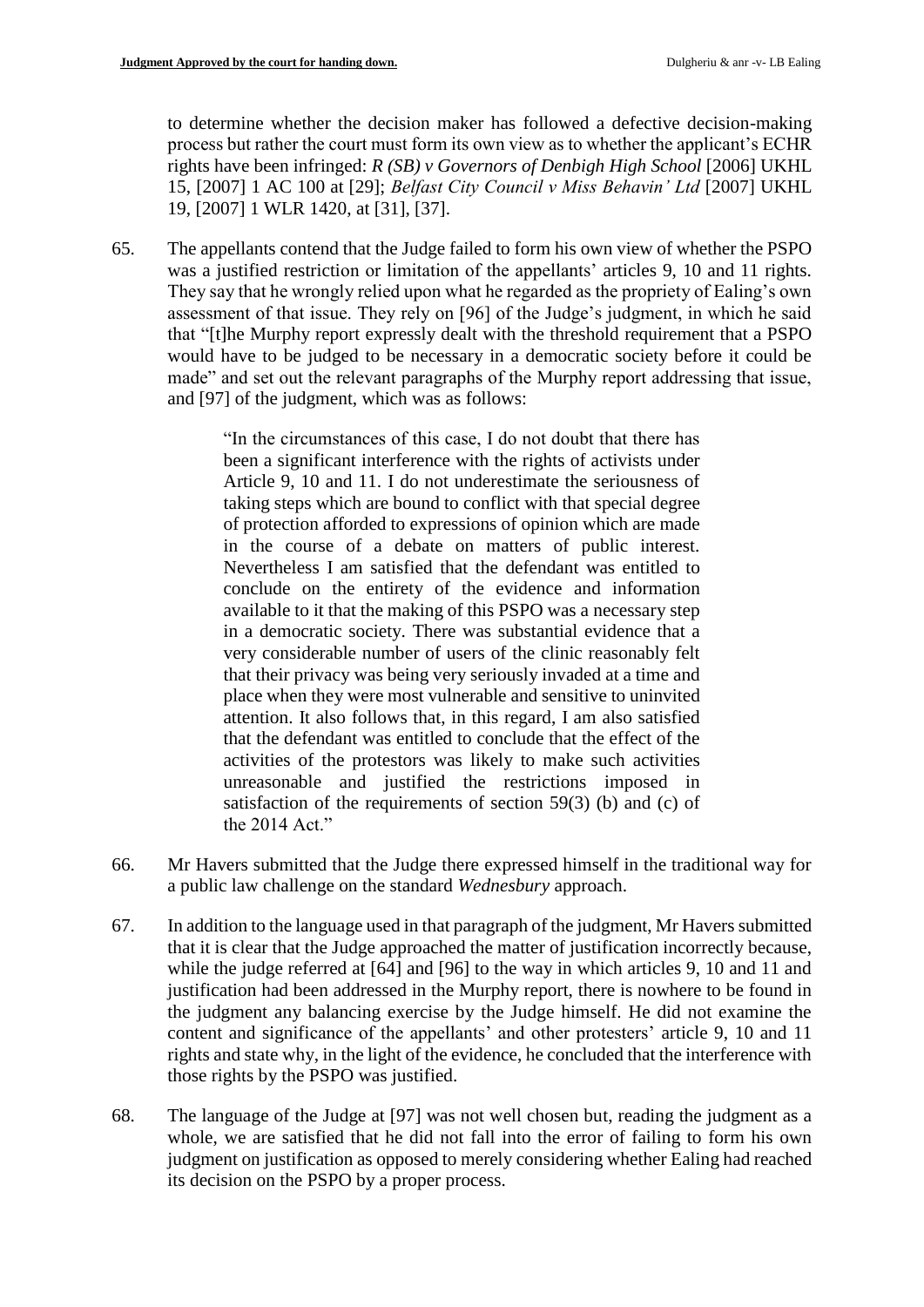- 69. The Judge was perfectly aware of the correct approach because he quoted at [25] the judgment of Beatson LJ in *R (A) v The Chief Constable of Kent Constabulary* [2013] EWCA Civ 1706 at [36] and [37]. In those paragraphs Beatson LJ stated that the court had to make its own assessment of the factors considered by the decision-maker, and he cited the *Denbigh High School* case, quoting the statement of Lord Bingham in that case at [30] that proportionality must be judged objectively by the court, and the *Miss Behavin'* case, quoting the statement of Baroness Hale at [31] that it is the court which must decide whether ECHR rights have been infringed.
- 70. Further, at [26] the Judge quoted the following description of the structured proportionality test as applied in English law in *De Smith's Judicial Review*, 8th edition at paragraph 11-081:

"It requires the court to seek first whether the action pursues a legitimate aim (i.e. one of the designated reasons to depart from a Convention right, such as national security). It then asks whether the measure employed is capable of achieving that aim, namely, whether there is a "rational connection" between the measures and the aim. Thirdly it asks whether a less restrictive alternative could have been employed. Even if these three hurdles are achieved, however…there is a fourth step which the decision-maker has to climb, namely, to demonstrate that the measure must be "necessary" which requires the courts to insist that the measure genuinely addresses a "pressing social need", and is not just desirable or reasonable, by the standards of a democratic society."

- 71. The Judge then said (at [27]) that he was satisfied that such an approach was consistent with the decisions of the most recent authorities on the point.
- 72. As mentioned above, the Judge reviewed the evidence and information available at [44]-[56], stating at [54] that "there was a considerable tranche of evidence and information before the defendant of activities which many would reasonably consider to be fully capable of having a detrimental effect on the quality of life [of those] who were exposed to them whatever the choice of adjective used to describe them". He then addressed at [56]-[63] the issue of engagement of the article 8 rights of visitors to the Centre, concluding (at [62] and [63]) that the article 8 rights of service users of the Centre were engaged on the facts of this case but the article 8 rights of other visitors, local residents and staff working at the Centre were not. It is clear from [68] and [69] that he formed the view that rights under articles 9, 10 and 11 were also engaged. It is clear from [72], where he quoted a passage from the Guide of the Council of Europe to article 8, that he was conducting the review on the footing that rights under article 8 and rights under article 10 in principle deserve equal respect. At [74] he said that he was satisfied that the protection of the rights to privacy of the users of the Centre was a legitimate aim. At [75] he said that the next stage of the structured review required the court to consider whether the PSPO was capable of achieving the legitimate aim which interfered with the rights under articles 9, 10 and 11, namely whether there was a rational connection between the measures in the PSPO and the aim. He found at [76] that there was a rational connection between the PSPO and the legitimate aim of protecting the article 8 rights of users of the Centre because the creation of the Safe Zone meant that service users of the Centre would be able to make their entrances and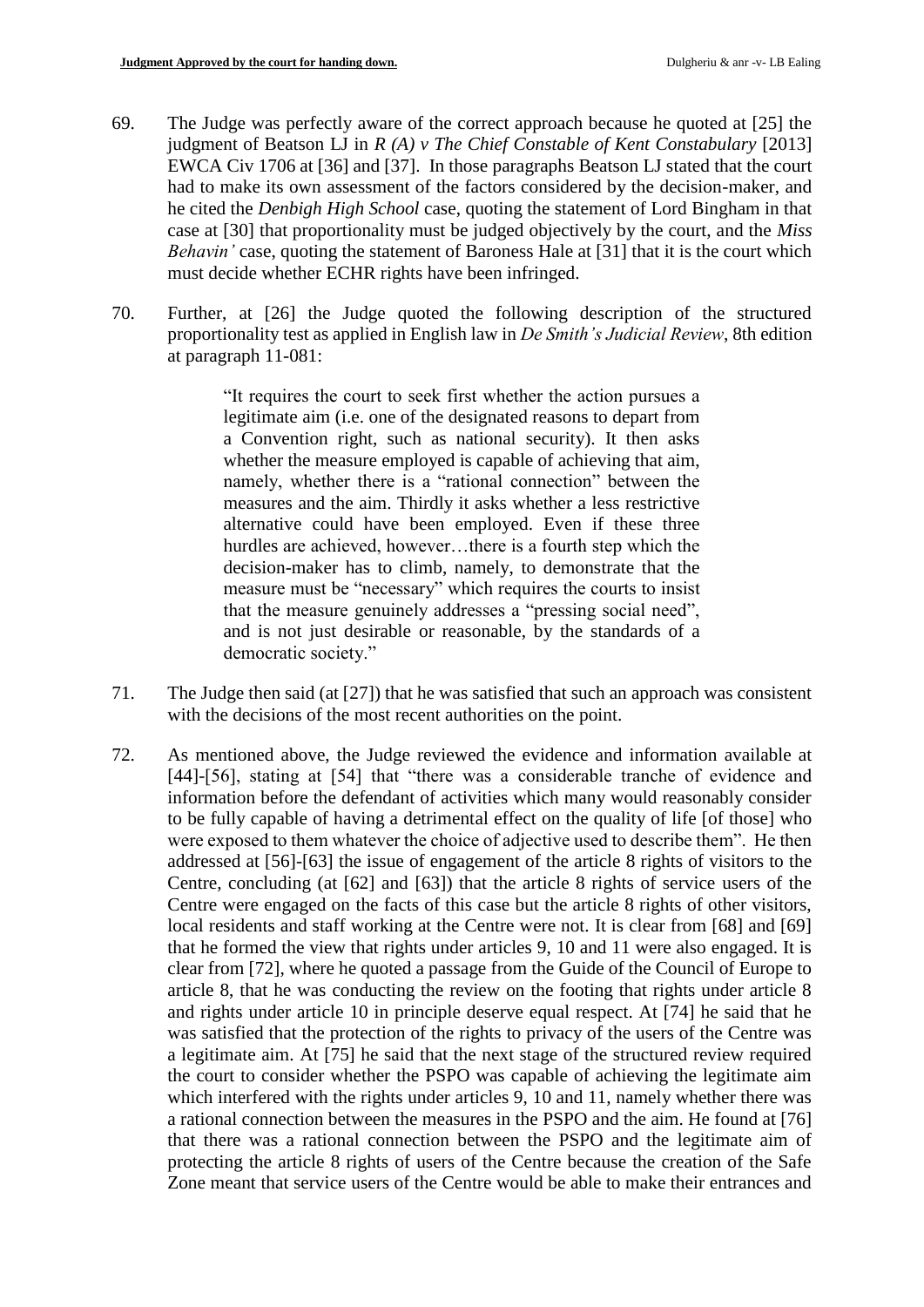exits without inevitably being exposed to the closer scrutiny of those whose interests lay in supporting or opposing the users' decisions to terminate their pregnancies. There can, therefore, be no doubt that up to this point in his analysis the Judge was approaching the review on the entirely correct basis of deciding matters for himself and not simply relying on the Murphy report.

- 73. We consider that it is wholly unrealistic to think that the Judge simply forgot the correct approach to justification at the very end of his judgment in [97] when expressing his conclusions on necessity. Indeed, [97] begins with the Judge expressing his own view that, in the circumstances of the case, the PSPO was a significant interference with the rights of activists under articles 9, 10 and 11. We consider that it is more realistic to read the Judge's language later in [97] as a legitimate acknowledgment that his own view that the PSPO was a justified interference with the appellant's and other protesters' article 9, 10 and 11 rights was supported by the views of Ealing, which had been reached after a full, careful and comprehensive consideration of the issues following extensive consultation.
- 74. We therefore reject the submission that the Judge failed to determine for himself whether the appellants' ECHR rights had been breached.

# *Ground 4 - the appellants' article 9 rights*

- 75. The criticism of the appellants in this Ground of Appeal is that the Judge underplayed the significance of the article 9 rights of the appellants and other pro-life protesters to manifest their religion and religious beliefs by seeking to persuade women visiting the Centre not to have an abortion. The members of GCN are motivated by their Christian faith and belief in the rights of unborn children. It is not in dispute that they and other protesters have prayed both silently and vocally outside the Centre and kept vigils for religious reasons.
- 76. Mr Havers submitted that the case law cited by the Judge in this context, *Van Den Dungen v The Netherlands* [1995] ECHR 59, in which the European Commission on Human Rights held that the applicant's activities aimed at persuading women not to have an abortion did not constitute the expression of a belief within the meaning of article 9(1), was confined to its particular facts and had been, in any event, superseded by more recent authority. Mr Havers cited, in that context, *Eweida v United Kingdom* (2013) 57 EHRR 8 and *Barankevich v Russia* (2008) 47 EHRR 8.
- 77. The ECrtHR held in *Eweida*, that the applicant's insistence on wearing a cross visibly at work, motivated by her desire to bear witness to her Christian faith, was a manifestation of her religious belief and attracted the protection of article 9. It held (at paragraph 82) that it is sufficient that the act in question is intimately linked to the religion or belief, and there is no requirement on the applicant to establish that he or she acted in fulfilment of a duty mandated by the religion in question. In *Barankevich* the ECrtHR said (at paragraph 43) that, under article 9, "freedom to manifest one's religion includes the right to try to convince one's neighbour".
- 78. It is a well established principle of the jurisprudence of the ECrtHR that, as enshrined in article 9, freedom of thought, conscience and religion is one of the foundations of the meaning of a "democratic society", within the meaning of the ECHR, and, as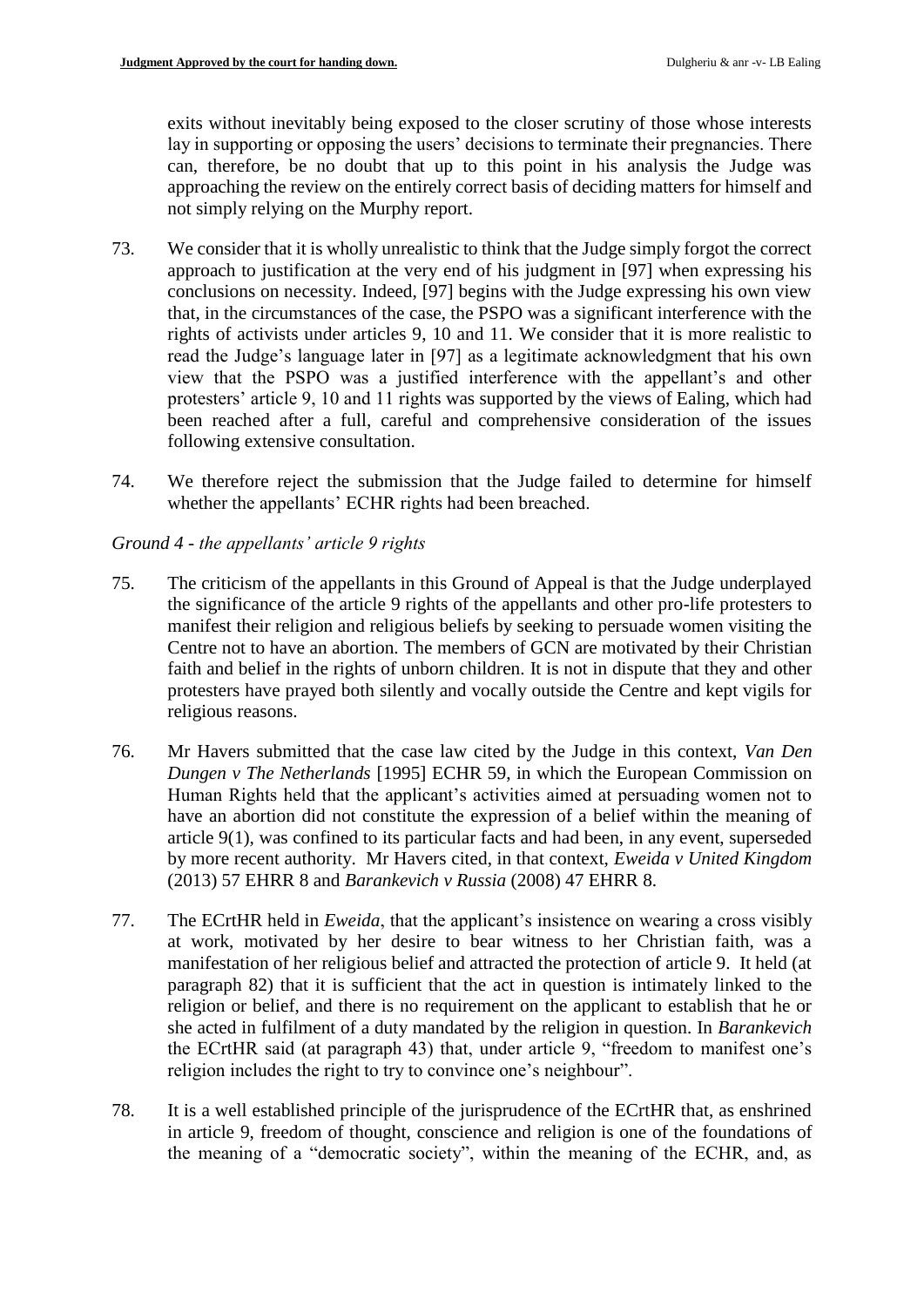regards religion, is one of the most vital elements that go to make up the identity of believers and their conception of life: *Eweida* at paragraph 79.

- 79. For its part, Ealing relies on the *Van Den Dungen* case and on the decision of the European Commission on Human Rights in *Van Schijndel v The Netherlands* (1997) no. 30936/36. *Van Schijndel* rejected as manifestly ill founded the applicants' complaint that their conviction for breach of the peace for praying in the corridor of an abortion clinic was contrary to their article 9 rights. The Commission, with reference to the *Van Den Dungen* case, said that article 9 does not always guarantee the right to behave in the public sphere in a way which is dictated by a belief.
- 80. Ealing accepts that the vigils and other acts of prayer of protesters outside the Centre fall within article 9 but contends that the other activities of the appellants and other members of GCN do not have a sufficient nexus with religious belief to fall within article 9.
- 81. We do not need to resolve that question in order to reach the conclusion, which we do, that Ground 4 of the appeal fails. The Judge plainly accepted, for the purposes of his justification review, that article 9 rights were engaged: see [68], [69], [70], [75]. He quoted in [64] paragraph 2.2.10 of the Murphy report, which stated that Ealing was aware some of the represented groups believed their activities were part of their right to manifest their religion or beliefs, that those were important rights and that Ealing should be reluctant to interfere with them, and that the proposed PSPO would interfere with them. The Judge stated in [97] that he did not doubt that there had been "significant interference with the rights of activists" under article 9. There is simply no indication that he underplayed the significance of those rights. It is plain, moreover, that the article 9 rights in play could not have carried more weight, in the balancing exercise, than the rights of protesters under articles 10 and 11, to which Ealing was required by section 72 of the 2014 Act to have particular regard when deciding whether to make the PSPO. Engagement of the article 9 rights of protesters could not have tipped the balance against the making of the PSPO if Ealing was otherwise justified in making it. We address below the specific issue of the prohibition of prayer by the PSPO.

# *Ground 5 - a PSPO with less restrictive terms – and*

## *Ground 6 – relative importance of the appellants' article 10 and 11 rights*

- 82. Justification under article 10(2) and article 11(2) requires, as part of the structured proportionality review, that the limitation of the ECHR rights must be the least restrictive possible. There is an overlapping question of whether the measure is necessary in a democratic society, which is essentially a question of whether a fair balance has been struck between the competing rights and interests: *Bank Mellat v HM Treasury (No. 2)* [2013] UKSC 39, [2014] AC 700, at [20]. That latter question arises in a particularly acute form in a case, such as the present, where there is a tension between different ECHR rights.
- 83. Provided that the Judge carried out correctly the proportionality and balancing exercise, the Court cannot interfere with his conclusion on those matters as his conclusion will not have been "wrong" within the meaning of CPR 52.21(3): *R (R) v Chief Constable of Greater Manchester Police* [2018] UKSC 47, [2018] WLR 4079.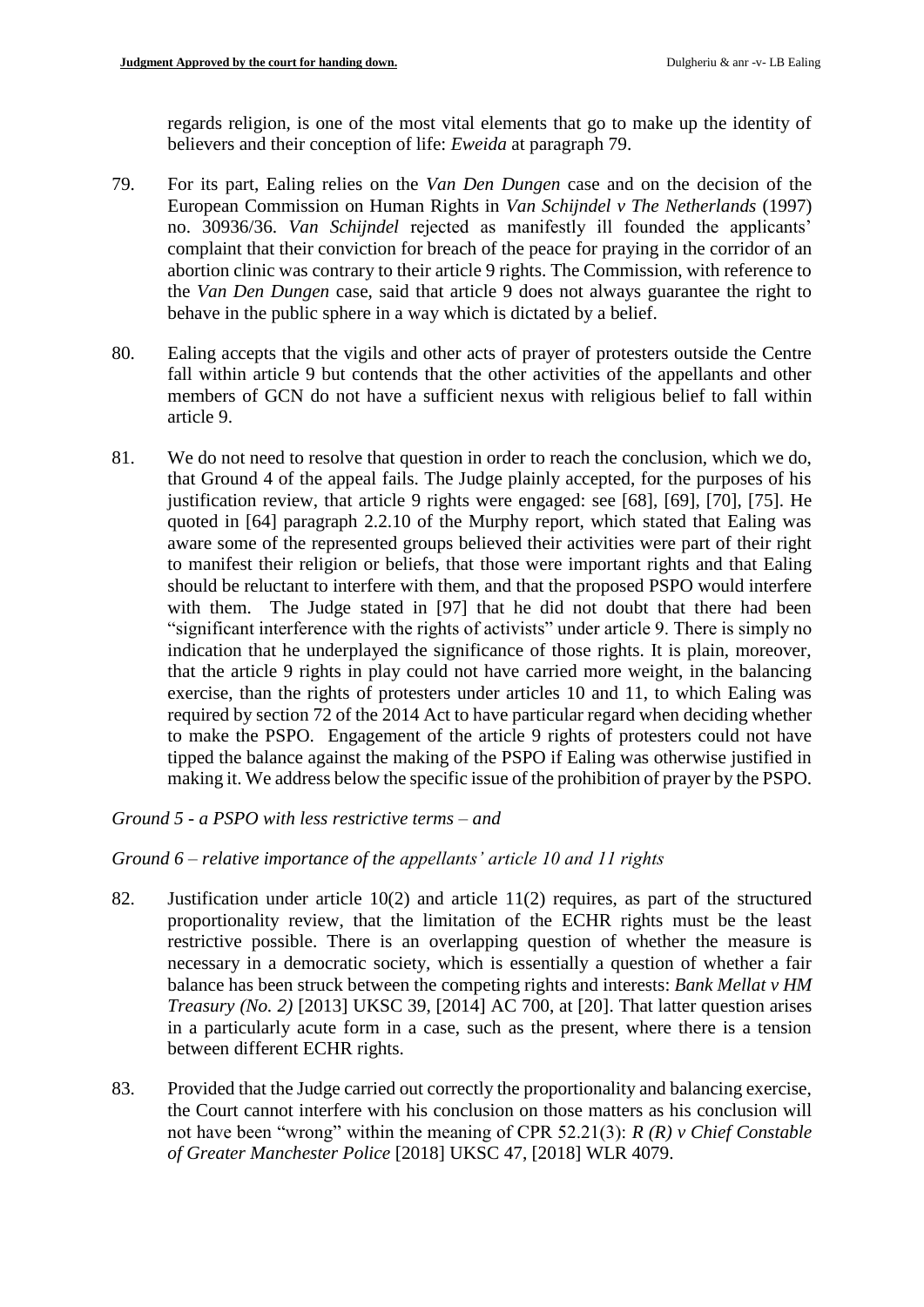- 84. Mr Havers submitted that, in relative terms, the significance of the appellants' article 10 and 11 rights was so great and the nature of the activities of the pro-life protesters so unintrusive that the Judge should have concluded that the PSPO should not have been made at all. This is an attack on the making of the order as such, whatever its particular terms. It therefore amounts to the claim that making the PSPO as such was a disproportionate interference with articles 10 and 11 or, even if not disproportionate, was not necessary in a democratic society.
- 85. In *Annen v Germany* [2015] ECHR 1043 the ECrtHR emphasised the importance of article 10 in ECHR cases where the relevant conduct contributes to a highly controversial debate of public interest. In that case the court held that an injunction against the applicant prohibiting him from (1) disseminating in the immediate vicinity of a clinic leaflets containing the names of two medical practitioners operating there, and asserting that unlawful abortions were performed in the clinic, and (2) mentioning the doctors' names and address in the list of "abortion doctors" on a specified website, was a breach of article 10 even though the doctors' article 8 rights were engaged by reason of their right to the protection of their reputation, which was part of the right to respect for private life. Even in the Opinion of the two dissenting judges it was acknowledged that participation in a debate involving moral and ethical issues normally calls for a high degree of protection in terms of free-speech requirements. The majority judgment (at paragraph 62) said :

"… the applicant's campaign contributed to a highly controversial debate of public interest. There can be no doubt as to the acute sensitivity of the moral and ethical issues raised by the question of abortion or as to the importance of the public interest at stake."

86. In *Couderc* the ECrtHR said the following about the right of freedom of expression in article 10:

> "88. Freedom of expression constitutes one of the essential foundations of a democratic society and one of the basic conditions for its progress and for each individual's selffulfilment. Subject to paragraph 2 of Article 10, it is applicable not only to information or ideas that are favourably received or regarded as inoffensive or as a matter of indifference, but also to those that offend, shock or disturb. Such are the demands of pluralism, tolerance and broadmindedness without which there is no "democratic society". As enshrined in Article 10, freedom of expression is subject to exceptions, which must, however, be construed strictly, and the need for any restrictions must be established convincingly …."

87. As regards article 11 ECHR, Mr Havers referred to *Lashmankin v Russia* (2019) 68 EHRR 1, in which the ECrtHR said (at paragraph 405) that the right to freedom of assembly includes the right to choose the time, place and manner of conduct of the assembly, within the limits established in article 11(2). Having reiterated (at paragraph 412) the general principle that the right to freedom of assembly is one of the foundations of a democratic society, the ECrtHR went on to say (at paragraph 145):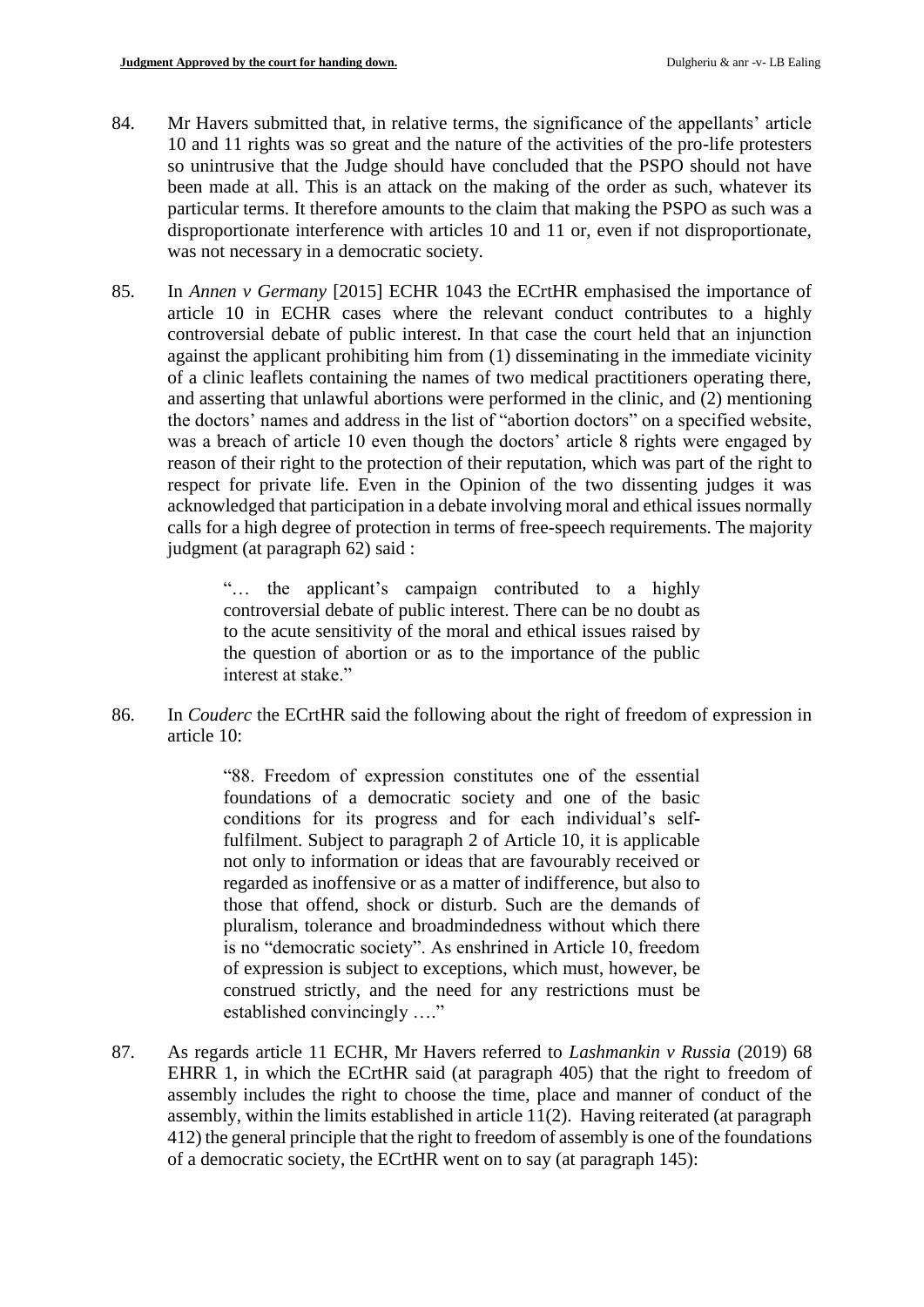"Freedom of assembly as enshrined in Article 11 of the Convention protects a demonstration that may annoy or cause offence to persons opposed to the ideas or claims that it is seeking to promote … Any measures interfering with freedom of assembly and expression other than in cases of incitement to violence or rejection of democratic principles - however shocking and unacceptable certain views or words used may appear to the authorities - do a disservice to democracy and often even in danger it …".

- 88. Mr Havers submitted that, in the light of those statements of principle, there could be no reasonable justification for prohibiting the activities of pro-life protesters identified in the Murphy report, which comprised no more than offering leaflets, offering to engage in conversations, and holding placards.
- 89. We reject that submission because this was not simply a case of a protest causing irritation, annoyance, offence, shock or disturbance, which can still fall within the protection of articles 10 and 11: *Plattform 'Ärzte für das Leben' v Austria* (1991) 13 EHRR 204 at [32], *Sánchez v Spain* (2012) 54 EHRR 24 at [53], *Animal Defenders v United Kingdom* (2013) 57 EHRR 21 at [100]. As we have said, the Judge's finding of fact was that Ealing was reasonably entitled to conclude that the activities of GCN and the other protest groups outside the Centre had a detrimental effect on the quality of life of those visiting the Centre which was, or was likely to be, of a persistent or continuing nature. There is evidence of lasting psychological and emotional harm of service users, mentioned in [43] of the Judge's judgment, and of those who wished to use the services of the Centre cancelling appointment, with potential adverse consequences to their health. The service users were entitled to protection in respect of those matters. A PSPO was necessary to strike a fair balance between, on the one hand, protecting those important interests of the service users and, on the other hand, the rights of the protestors. For Ealing to have made no order would not have struck a fair balance between those competing interests. For the same reasons, we reject the suggestion that any PSPO, whatever its terms, would have been a disproportionate interference with the protestors' rights.
- 90. The effect of the PSPO is to prohibit in the Safe Zone all of the activities which the appellants and other protestors have carried on outside the Centre and, subject to some restrictions, to confine them to the Designated Area, some 100 metres away. The next questions, therefore, are whether the Judge was entitled to conclude that the restriction of the appellants' article 10 and article 11 rights by the PSPO, in effect imposing a blanket ban in the Safe Zone other than in the Designated Area, was proportionate to the aim of protecting the appellants' article 8 rights, and whether its terms, individually and taken together, strike a fair balance between the competing rights.
- 91. It is common ground that the rights under articles 8, 9, 10 and 11 are all of equal importance in the sense that none has precedence over the other and, where there is a tension between their values, what is necessary is an intense focus on the comparative importance of the rights being claimed in the individual case: *Annen* at paragraph 56, *Murray* at [24], *PJS* at [20]. We do not consider that, in a context such as this, the requirement in section 72(1) of the 2014 Act for a local authority to have particular regard to the rights under articles 10 and 11 adds anything of substance to the analysis.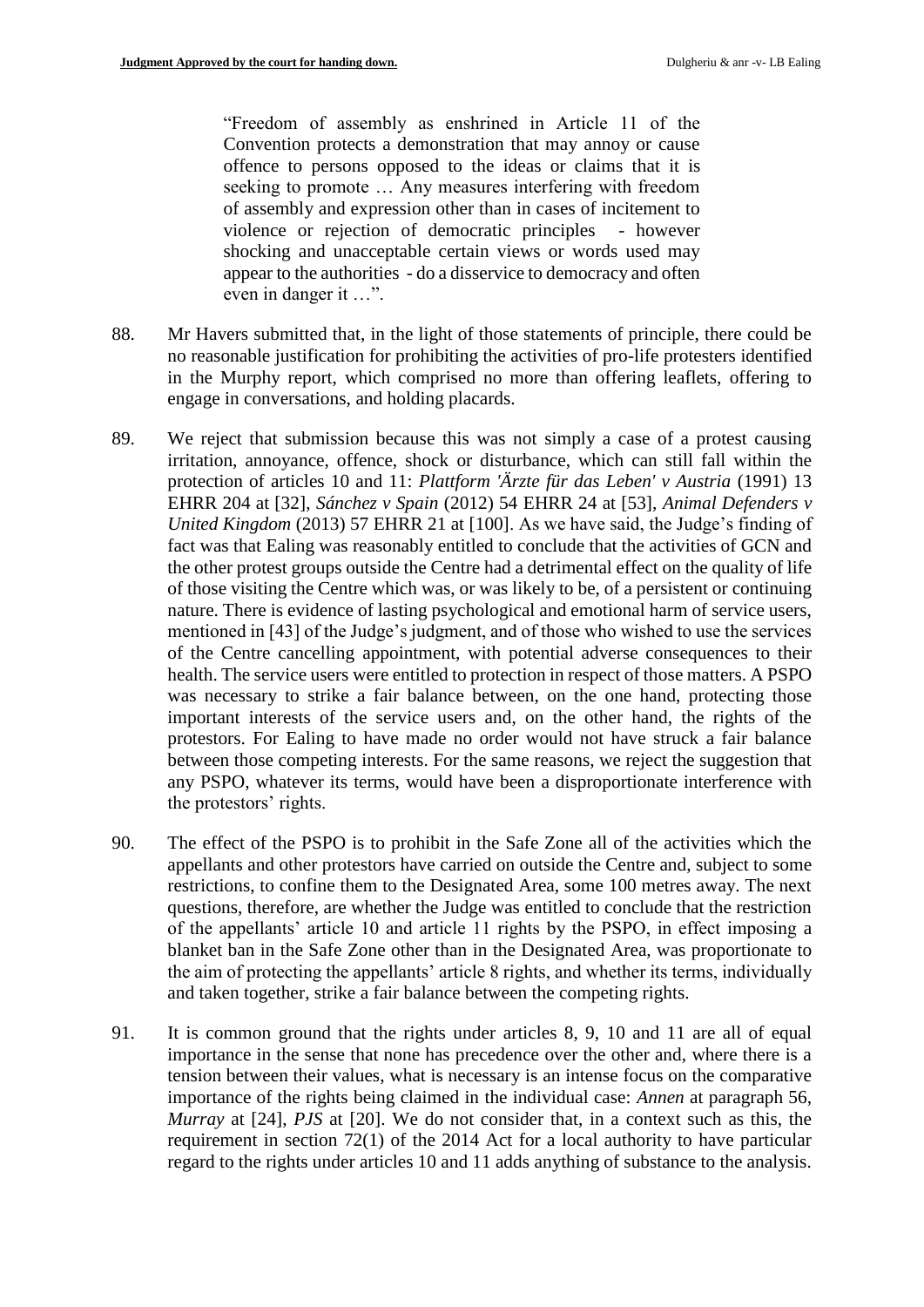- 92. Mr Bhose submitted that the activities of the protesters did not contribute to a public debate. We reject that submission. The protestors' expressions of opinion in public, on a topic of public interest, was a contribution to public debate within the scope of article 10, notwithstanding the fact that individual service users of the Centre were the immediate target of those expressions of opinion.
- 93. The Judge reached his conclusion (at [97]) that the restriction on the appellants' rights under articles 9, 10 and 11 by the PSPO was necessary and proportionate on the basis of the entirety of the evidence and information available, including the substantial evidence that a very considerable number of service users of the Centre reasonably felt that their privacy was being very seriously invaded at a time and place when they were most vulnerable and sensitive to uninvited attention, namely just before and just after they had undergone a highly personal medical procedure. It is plain that the Judge was there taking into account the evidence as to the long-term impact on the mental wellbeing of some service users and that a reasonable conclusion from the evidence was that the activities of GCN and other protest groups outside the Centre had a detrimental effect on the quality of life of service users visiting the Centre which was, and was likely to be, of a persistent or continuing nature. It is clear also that the Judge took into account, as he was entitled to do, the wide statutory consultation on the proposed PSPO conducted by Ealing before making the PSPO, the recognition in the comprehensive Murphy report and in the Equality Impact Assessment of the competing rights, including ECHR rights, and interests of the protesters and the service users, and its assessment of the weight of those rights and interests on the evidence available, including evidence of Marie Stopes UK of internally reported incidents relating to the Centre.
- 94. As Ms Kuljit Bhogal, junior counsel for Ealing, emphasised, the Murphy report stated (at 2.4.4) that the proposed PSPO had been carefully drafted to address the specific activities which were said to be having a detrimental effect on the quality of life of those in the locality. Specific consideration was given (at 5.1.1-5.1.3) to the issue of prayer in the Safe Zone. Careful consideration was also given to the scope of the Safe Zone (at 5.2.5), and whether it could be made smaller but still achieve protection for the persons affected by the protesters' activities, and (at 5.3.4) as to the location of the Designated Area. Some relevant extracts from the Murphy report are set out in Annex B to this judgment. In the circumstances, the Judge was entitled to give due weight to the conclusion of Ealing: *Miss Behavin'* at [26], [37]. [47], [91].
- 95. In our view, the Judge was entitled to come to the conclusion that, on the particular facts of the present case, the article 8 rights of the service users visiting the Centre outweighed the rights of the appellants and other pro-life protesters under articles 9, 10 and 11, and the terms of the PSPO were proportionate.
- 96. That is not, however, the end of the matter because, as part of their attack on the way the Judge carried out the proportionality and balancing exercise, the appellants contend that the Judge failed entirely to address their argument that the terms of the individual provisions of the PSPO are too vague and uncertain in many respects and are too extensive in that they prohibit perfectly innocuous conduct which has nothing to do with activities offensive to those visiting the Centre. Mr Havers adopted the detailed written submissions of Liberty, the Intervener, on this aspect.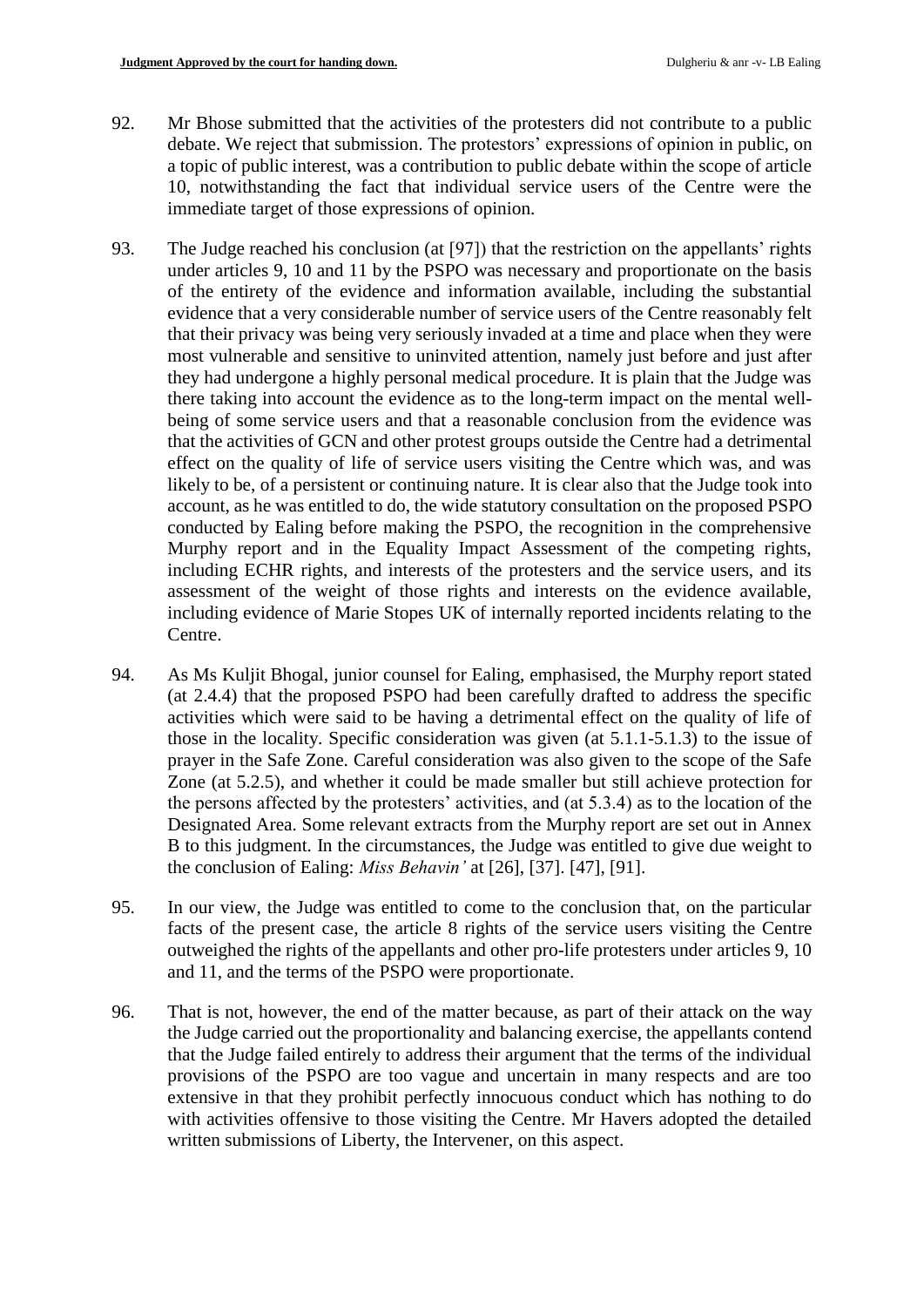- 97. In short order, the complaints about the individual provisions of the PSPO are as follows:
	- 1) Paragraph 4(i) covers the full range of opinionated activity, including the most unobtrusive, factual and mild-mannered expression of a viewpoint, and is so broad that it loses any rational connection with the aim of protecting the rights to privacy of the service users of the Centre, is not confined to less intrusive measures available and does not strike a fair balance between the competing rights;
	- 2) Paragraph 4(ii) is too vague and would potentially encompass a very broad scope of conduct, including an act of silently offering a staff member a leaflet in a manner which did not obstruct or intimidate them, is not confined to less intrusive measures and fails properly to strike the right balance between the competing rights of those affected;
	- 3) Paragraph 4(iii) is insufficiently precise, and does not make clear, as it could have done, what amounts to intimidation or harassment or attempted intimidation or harassment;
	- 4) Paragraph  $4(v)$  is overbroad, and should have been tailored to text or images which are likely to cause a certain level of distress to service users, or which are abusive, insulting or threatening in nature;
	- 5) Paragraph 4(vi) is overly broad, lacks a rational connection to the aim of protecting the article 8 interests of service users and fails to achieve a correct balance between the competing rights.
- 98. Liberty also criticises the location of the Designated Area as being an infringement of the rights of the appellants and others under article 11 as it removes the right of protestors to choose the time, place and manner of the assembly and to ensure that it is, in the wording of *Lashmankin v Russia* (2019) 68 EHRR 1 (at paragraph 405), "within sight and sound of its target object and at a time when the message may have the strongest impact".
- 99. We consider those objections to the individual terms of the PSPO to be overstated. The Judge described those that were made before him (at [88]) as contrived. The starting point on this part of the appellants' case is that, as we have found, the Judge was entitled to find, having carried out the structured proportionality exercise, that the PSPO was a justified restriction on all those activities formerly carried out by the appellants and other protesters outside the Centre that would otherwise fall within the protection of articles 9, 10 and 11. That included prayer, whether silent or not. Those are the activities prohibited generally under paragraph 4(i) of the PSPO.
- 100. So far as concerns paragraphs 4(ii)-4(vi) of the PSPO, some of the wording criticised by the appellants and Liberty is standard wording used in other contexts. For example, prohibitions on intimidation and harassment, without further elaboration, are to be found in the standard Family Court non-molestation order. Harassment, as a component of the expression "anti-social behaviour" (in section 2(1) of the 2014 Act), is not further defined in the 2014 Act. Moreover, the short answer to all the points made by the appellants and Liberty on the wording in paragraphs 4(ii) to (vi) of the PSPO is that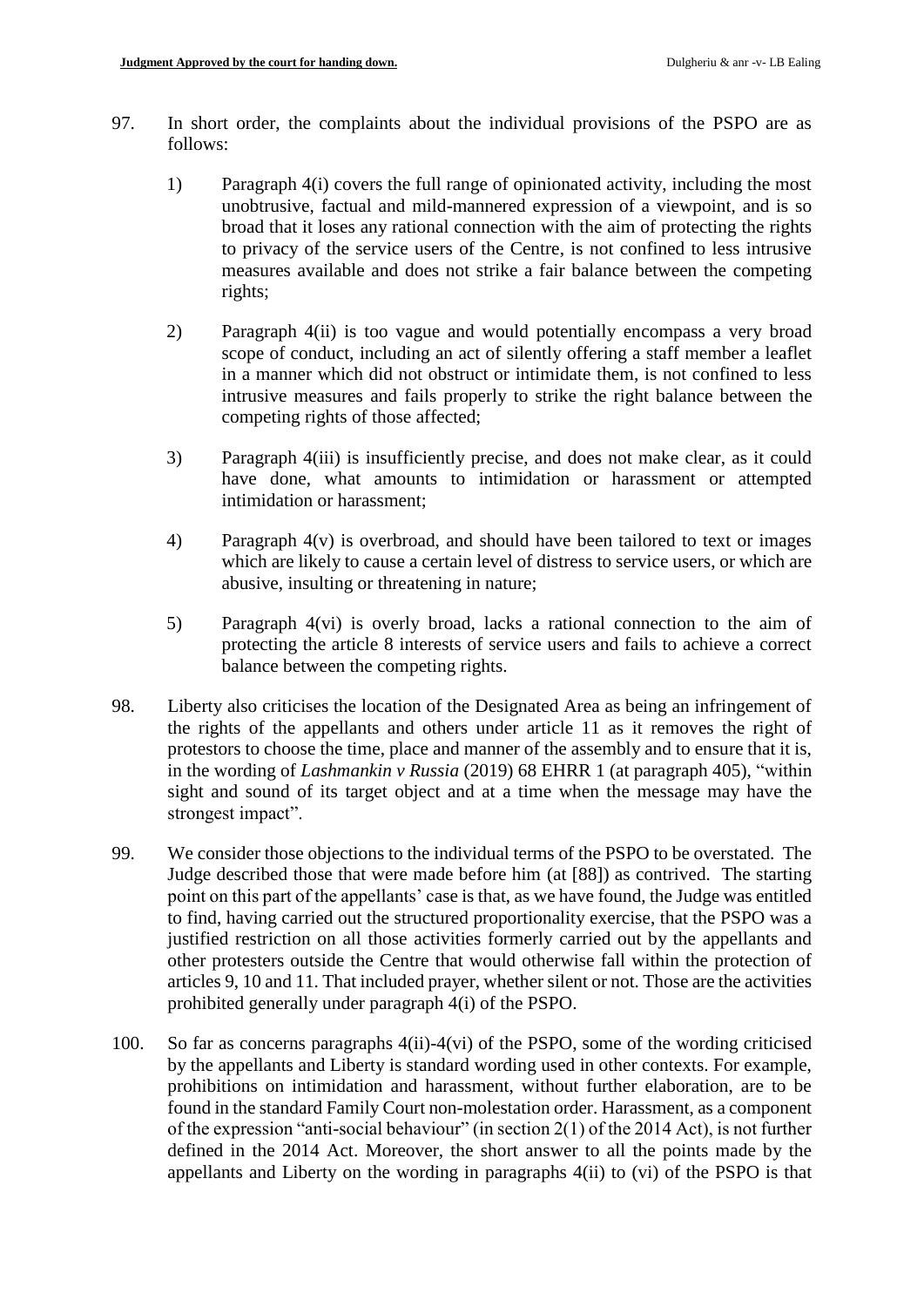those provisions are plainly to be read as sub-sets of, and examples of, the general prohibition of "protesting" in paragraph 4(i). Viewed in that way, they are not impermissibly vague or excessive.

- 101. There are two further points to be made on this aspect of the appeal. Firstly, it is not apparent that Liberty, in advancing its criticisms of the individual provisions of the PSPO, including the size of the Safe Zone and the location of the Designated Area, was aware of all the relevant evidence including, in particular, the detailed appraisal in the Murphy report. Secondly, there is no suggestion that the appellants are interested in the alleged vagueness or extensiveness of the terms of the PSPO because they are also residents or for some reason, other than protest, would want to be in the Safe Zone. They are regular visitors and so able to bring proceedings to challenge the PSPO pursuant to section 66 of the 2014 Act only because they wish to carry out the protest activities which the Judge held, and was entitled to hold, should not be carried out within with Safe Zone.
- 102. For those reasons we reject both Grounds 5 and 6 of the appeal.

### **Conclusion**

- 103. For the reasons we have given we dismiss this appeal.
- 104. There is no need in the circumstances for us to address the issues in the respondent's notice.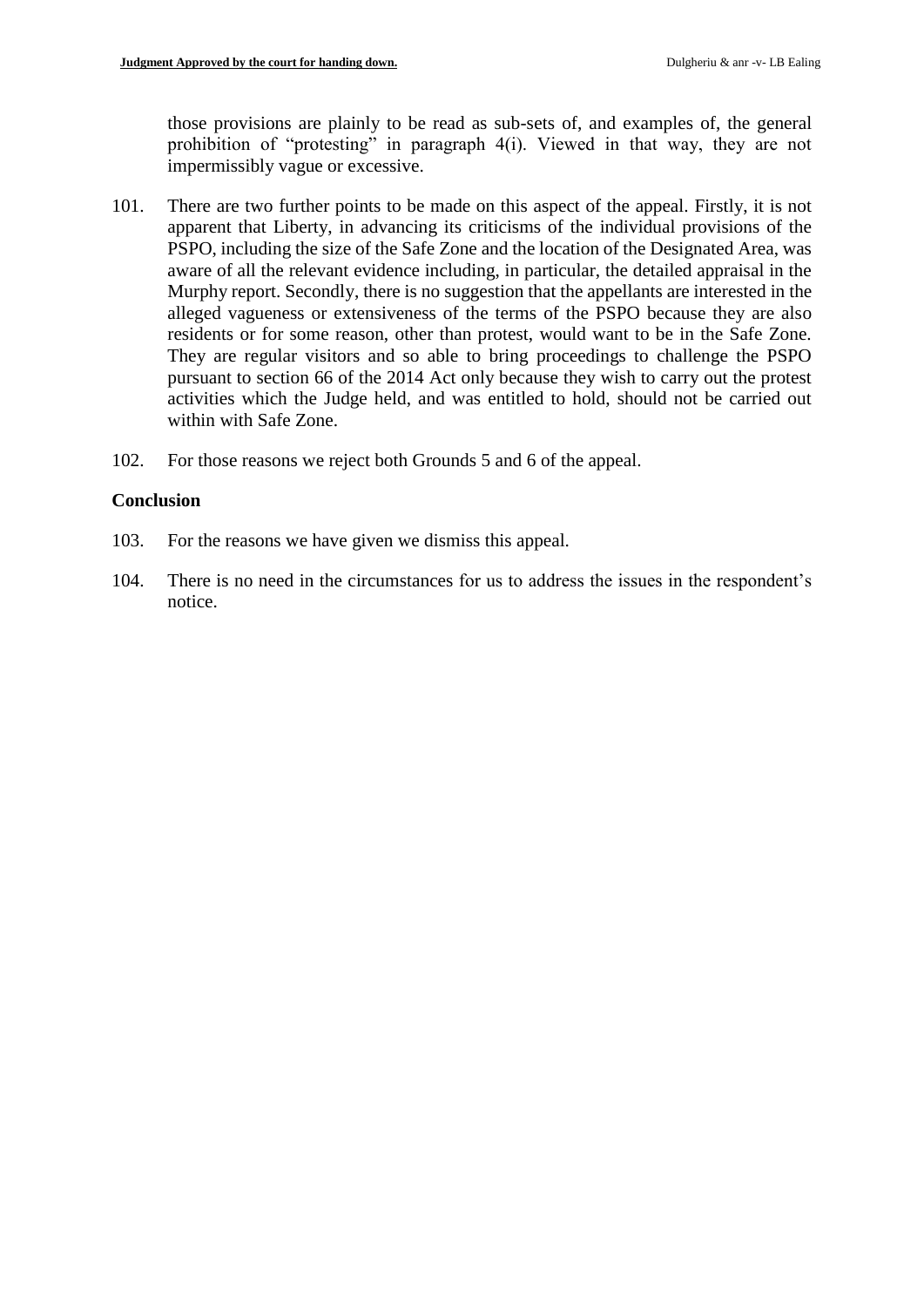# **ANNEX A**

### European Convention on Human Rights

### **ARTICLE 8**

### **Right to respect for private and family life**

1. Everyone has the right to respect for his private and family life, his home and his correspondence.

2. There shall be no interference by a public authority with the exercise of this right except such as is in accordance with the law and is necessary in a democratic society in the interests of national security, public safety or the economic well-being of the country, for the prevention of disorder or crime, for the protection of health or morals, or for the protection of the rights and freedoms of others.

## **ARTICLE 9**

### **Freedom of thought, conscience and religion**

1. Everyone has the right to freedom of thought, conscience and religion; this right includes freedom to change his religion or belief and freedom, either alone or in community with others and in public or private, to manifest his religion or belief, in worship, teaching, practice and observance.

2. Freedom to manifest one's religion or beliefs shall be subject only to such limitations as are prescribed by law and are necessary in a democratic society in the interests of public safety, for the protection of public order, health or morals, or for the protection of the rights and freedoms of others.

## **ARTICLE 10**

### **Freedom of expression**

1. Everyone has the right to freedom of expression. This right shall include freedom to hold opinions and to receive and impart information and ideas without interference by public authority and regardless of frontiers. This Article shall not prevent States from requiring the licensing of broadcasting, television or cinema enterprises.

2. The exercise of these freedoms, since it carries with it duties and responsibilities, may be subject to such formalities, conditions, restrictions or penalties as are prescribed by law and are necessary in a democratic society, in the interests of national security, territorial integrity or public safety, for the prevention of disorder or crime, for the protection of health or morals, for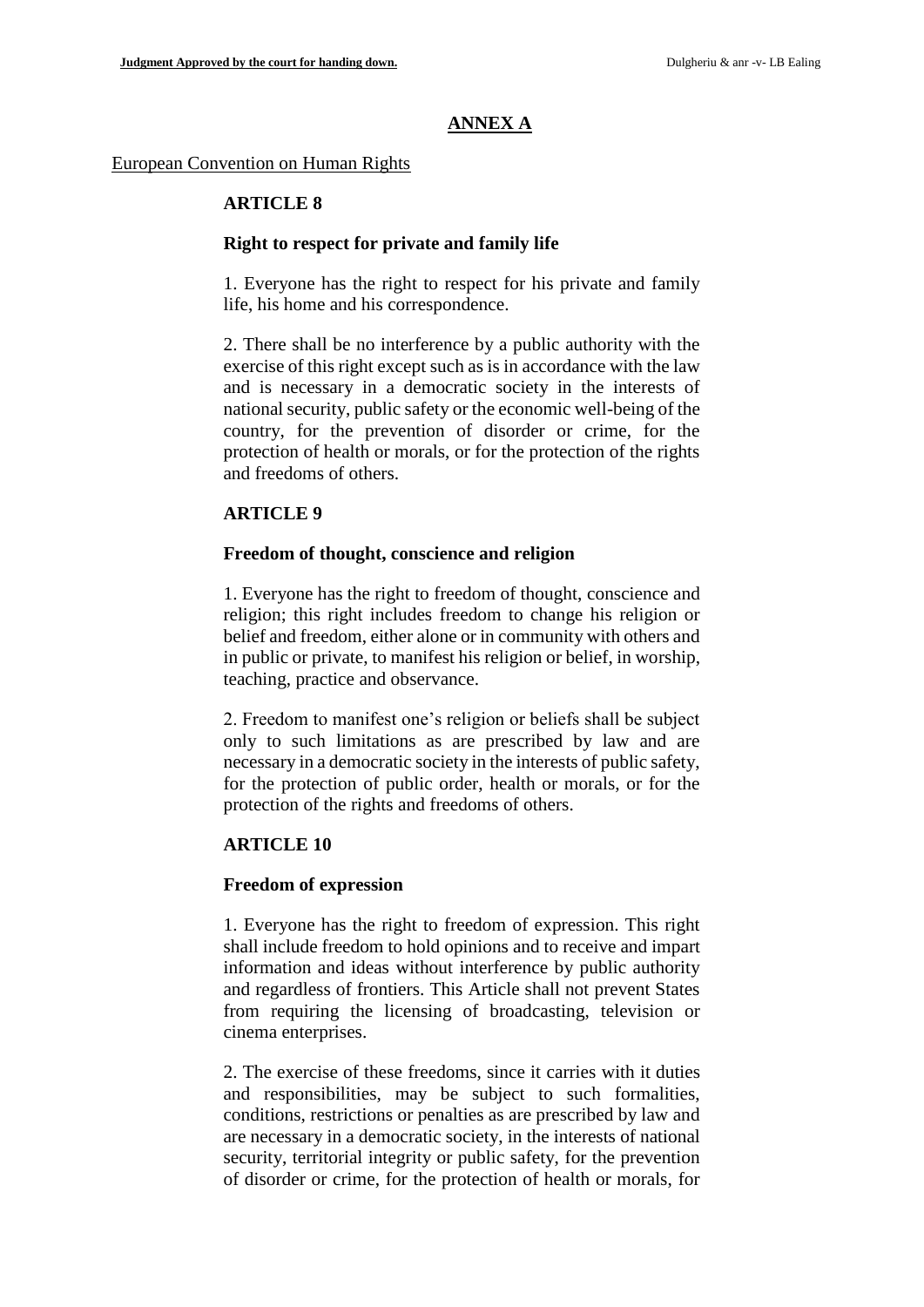the protection of the reputation or rights of others, for preventing the disclosure of information received in confidence, or for maintaining the authority and impartiality of the judiciary.

## **ARTICLE 11**

### **Freedom of assembly and association**

1. Everyone has the right to freedom of peaceful assembly and to freedom of association with others, including the right to form and to join trade unions for the protection of his interests.

2. No restrictions shall be placed on the exercise of these rights other than such as are prescribed by law and are necessary in a democratic society in the interests of national security or public safety, for the prevention of disorder or crime, for the protection of health or morals or for the protection of the rights and freedoms of others. This Article shall not prevent the imposition of lawful restrictions on the exercise of these rights by members of the armed forces, of the police or of the administration of the State.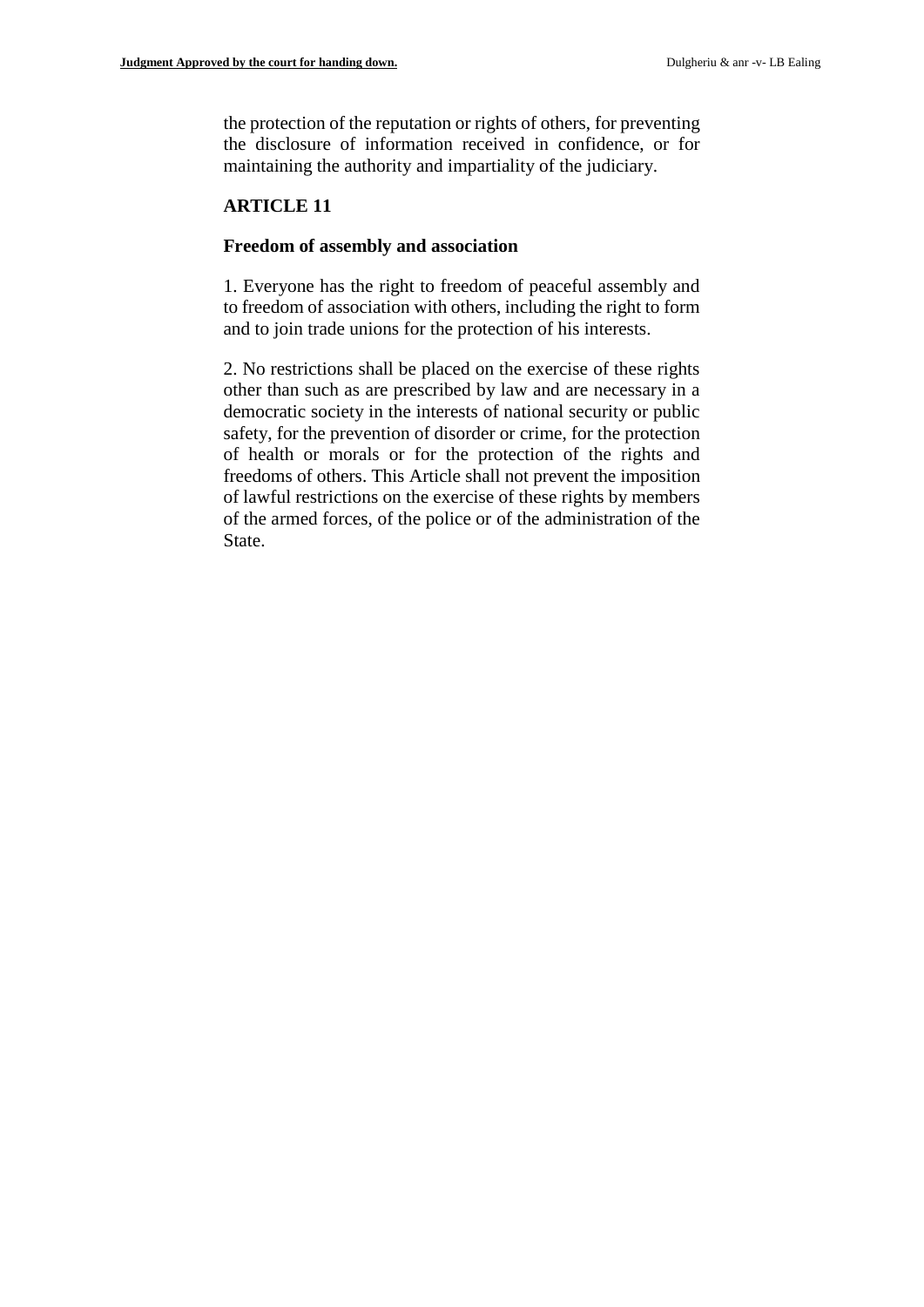### **ANNEX B**

#### Relevant extracts from the "Murphy report"

### **The ECHR**

2.2.4 Council must take account of Articles 8, 9, 10, 11 and 14 of ECHR. …

### **Article 8: Right to Private and Family Life**

…

2.2.7 The proposed PSPO does not interfere with any person's right to private and family life. However, it does seek to protect the private and family life of those persons accessing services at the Clinic. Service users and staff are entitled to a degree of privacy when seeking or providing medical treatment, and access to treatment without fear of or actual harassment or distress.

Article 9: Right to Freedom of Thought, Conscience and Religion

…

2.2.10 The Council is aware that some of the represented groups believe that their activities are part of their right to manifest their religion or beliefs. The Council should be advised that these are important rights and that it should be reluctant to interfere with those rights. Where the Council does interfere it must ensure that any interference is in accordance with the law (this is addressed later in this report), and is necessary (also addressed more fully later in this report) to ensure the protection of the rights of others. The proposed PSPO would interfere with these Article 9 rights. This is a delicate balancing exercise in which any interference with the right must be in accordance with the law and necessary to protect the rights of others. Both of these considerations are addressed more fully later in this section.

## **Article 10: Right to Freedom of Expression**

…

2.2.13 It is important to consider that individuals from Pro-Life represented groups have stated they attend the Clinic to impart information to women accessing services and that the proposed PSPO will interfere with their Article 10 rights. It should also be noted that the PSPO will interfere with the Article 10 rights of Pro-Choice represented groups. In deciding whether to implement a PSPO, therefore, the Council will have to balance the rights of pregnant women to access health services free from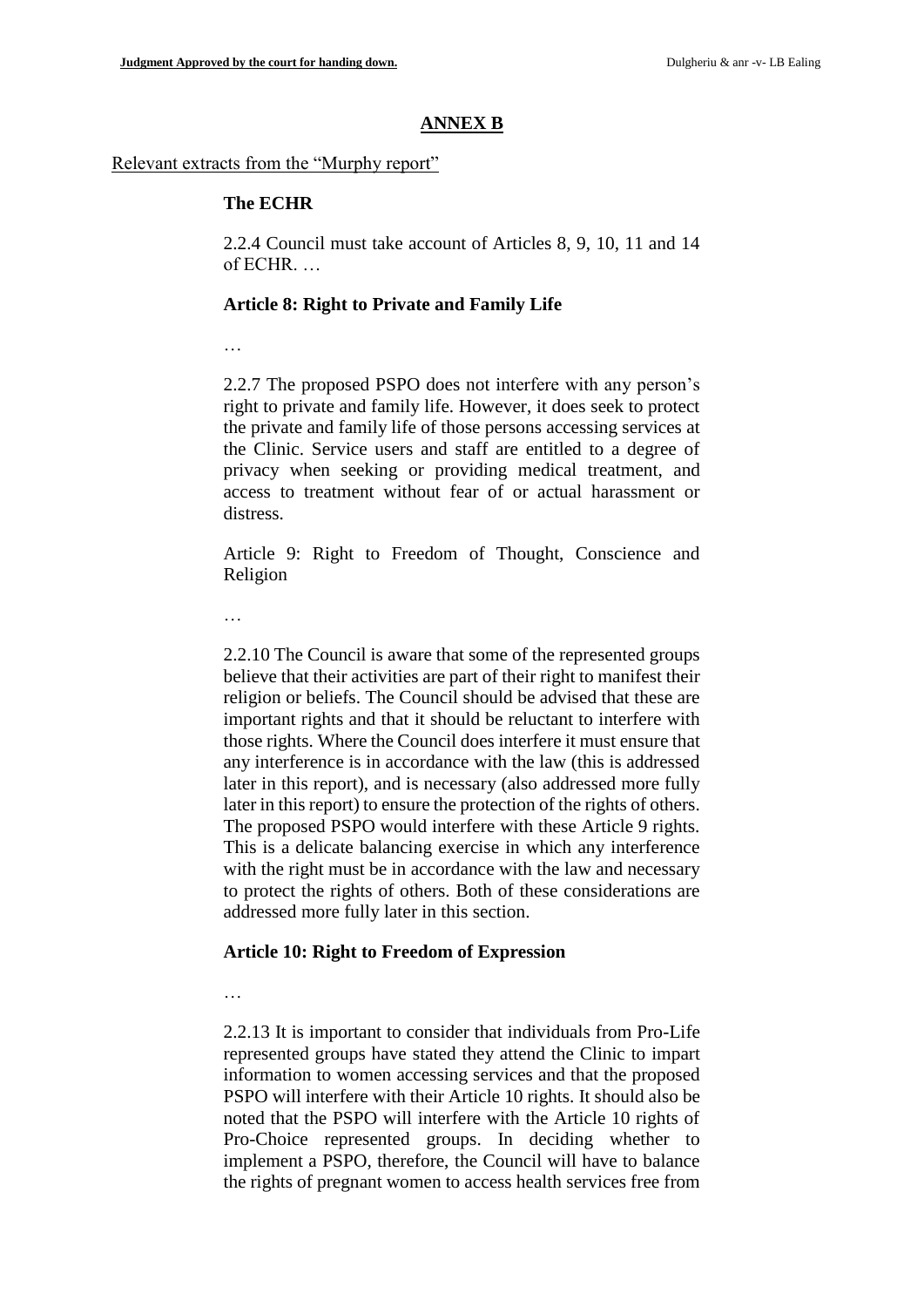fear of intimidation, harassment or distress and with an appropriate level of dignity and privacy against the Article 10 rights of Pro-Life and Pro-Choice represented groups to impart information and ideas relating to the termination of pregnancy. This is a delicate balancing exercise in which any interference with the right must be in accordance with the law and necessary to protect the rights of others. Both of these considerations are addressed more fully later in this section.

### **Article 11: Right to Freedom of Assembly and Association**

…

2.2.15 The right to freedom of assembly includes peaceful protests and demonstrations of the kind seen outside the Clinic. The PSPO will interfere with the Article 11 rights of both Pro-Life and Pro-Choice represented groups in the locality of the Clinic. The Council therefore needs to balance the rights of pregnant women to access health services free from fear of intimidation, harassment or distress against the Article 11 rights of Pro-Life and Pro-Choice groups. This is a delicate balancing exercise in which any interference with the right must be in accordance with the law and necessary to protect the rights of others. Both of these considerations are addressed more fully later in this section.

…

### **The specific proposals**

5.1.1 Paragraph 4 of the proposed order clearly sets out the activities which are having the detrimental effect of the quality of life of those in the locality. Each of these activities has been formulated by reference to the available evidence base. The existence of a detrimental effect is reinforced by the results of the online survey.

5.1.2 It is acknowledged that some may find the reference to 'prayer' in paragraph 4(i) surprising. It should be clear from the order that the only 'prayer' which is prohibited is that which amounts to an act of approval/disapproval of issues relation to abortion services, it is not a general ban on prayer and it applies only within the 'safe zone' defined by the order. As detailed further in Section 6 below, the Church of England parishes of St John's and St Mary's and the Ealing Trinity Circuit of the Methodist Church have all engaged with the consultation and are supportive of the proposed order.

5.1.3 Careful consideration has been given to whether this paragraph could be formulated differently, but it is felt that this is the least restrictive measure which would address the activities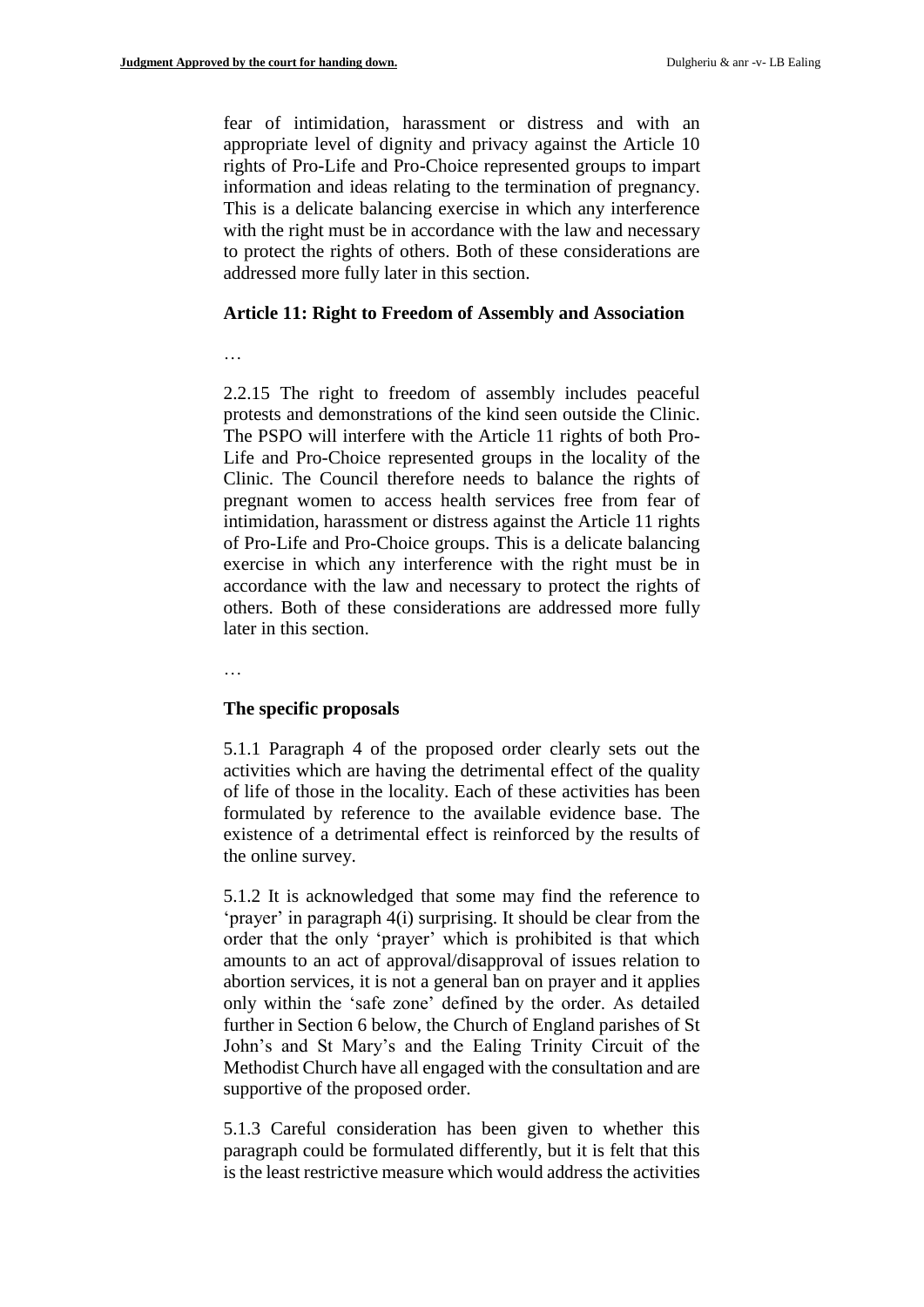identified as distressing to service users and detrimental to the quality of life of those affected by the activities.

5.1.4 The reference to 'interfering or attempting to interfere' in paragraph 4(ii) is intended to deal with members of the represented groups who approach and attempt to speak to service users whilst in the safe zone.

5.1.5 References to intimidation and harassment are intended to respond to evidence – particularly provided by Clinic staff members – that members of represented groups have attempted to engage with service users and visitors even after they have said 'no' or otherwise indicated that they do not wish to interact with them, and have at times physically impeded service users from entering or accessing the Clinic. The order therefore makes clear that, for the avoidance of doubt, this behaviour will not be tolerated within the safe zone.

5.1.6 As for the reference to recording, both the Pro-Life and Pro-Choice groups appear to accept that they use their phones to take photographs or videos. … The Council's concern is that a service user is not going to know why a person is recording/photographing or what is being captured or the purpose for which it will be used. For this reason it is thought reasonable and proportionate to seek to prohibit all recording and photography of a service user or member of Clinic staff in the safe zone.

…

5.1.9 Paragraphs 11 – 14 set out the proposed restrictions on protests and vigils within the Designated Area. …

5.1.10 The rationale of these restrictions is to ensure that the scale of activities continuing within the designated area is not such as would undermine or negate the impact of the PSPO within the rest of the 'safe zone'. In particular the restrictions are designed to ensure that any service users, staff and visitors who wish to avoid interaction with members of representative groups may do so if they choose. It has also been taken into account that all groups have already agreed that shouting words and messages was not acceptable, and that evidence suggests that Pro-Life groups have been using posters and placards of an A3 size in any event. Finally, it can be seen that the restrictions do not limit prayer of any kind, which will thus be permitted within this area.

…

5.2.4 Officers have spent a considerable amount of time and care in defining the scope of the 'safe zone' in which the prohibitions take effect. Careful thought has also been given to the size and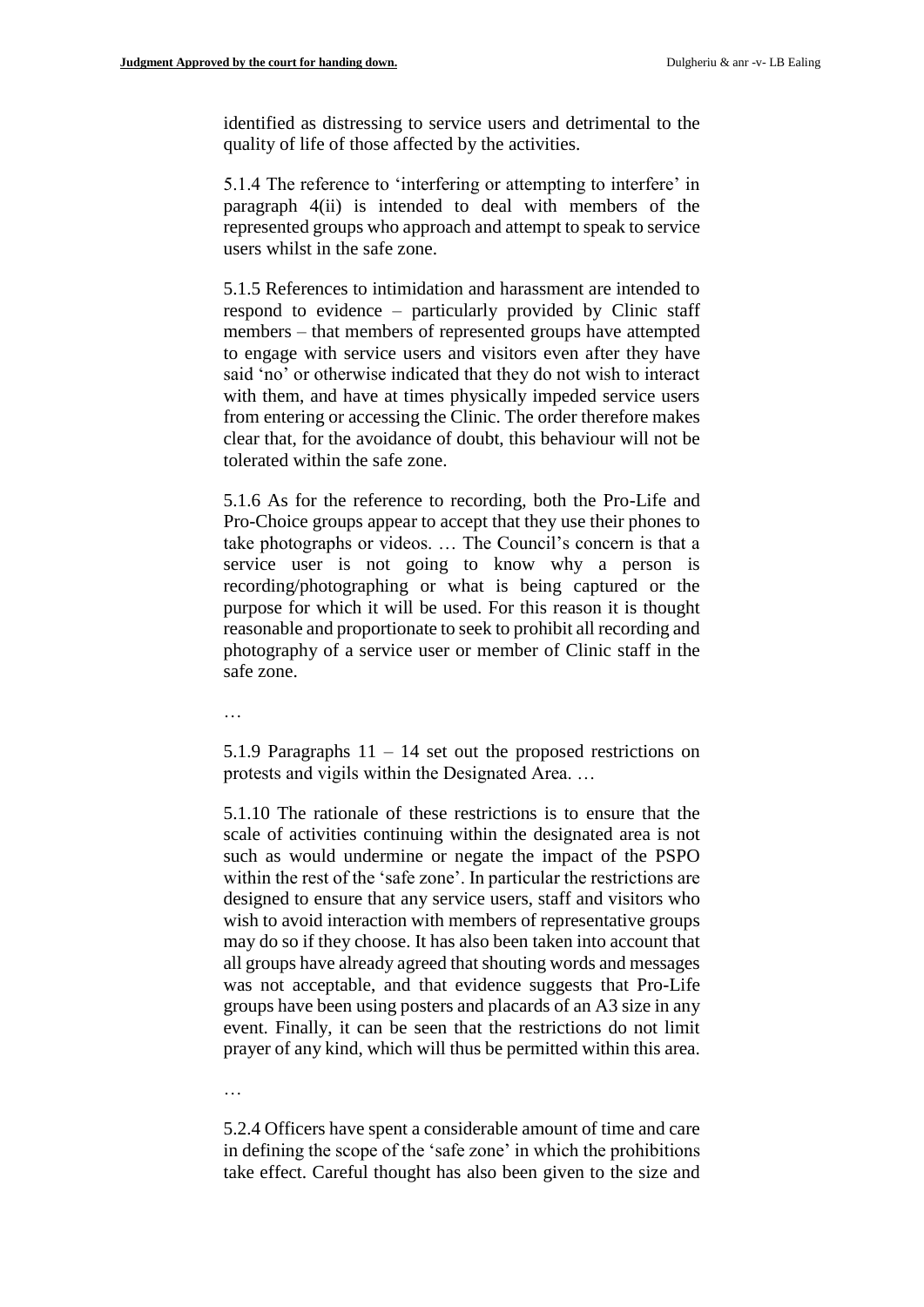scope of the designated area. Site visits have been undertaken of the area on numerous occasions and the area has been closely studied on maps.

5.2.5 The rationale for the scope of the safe zone has been the need to ensure safe access to the Clinic from the major routes of access, namely Ealing Broadway tube and train station and the main bus and pedestrian routes to the clinic from west and south Ealing. Officers have considered whether the scope of the area could be smaller but still achieve protection for the persons affected by the activities and have concluded that it could not. It is for this reason that officers conclude that the current proposed area – when considered in conjunction with the 'designated area' as discussed further below – strikes an appropriate balance between ensuing safe access for service users on the one hand versus enabling represented groups to continue their activities on the other. In doing so they have taken account of the consultation responses which specifically asked about the scope of the zone.

### **The scope of and restrictions within the designated area**

5.3.1 Members should be aware that objections have been raised to both the scope and position of the designated area ...

5.3.3 Members are asked to note that 60.2% agreed overall with the scope [of] the designated area. A number of respondents disagreed with the provision of a designated area.

5.3.4 The designated area has been positioned within sight of those entering the clinic. This has been done deliberately so as to ensure that any service user who wishes to engage with the represented groups or the support they offer can do so if they choose. The position of the designated area would allow the groups to make their presence known, but in a way which reduces the impact of their activities of [sic] on those service users who do not wish to be approached by them or engage with them.

5.3.5 The restrictions which apply in the designated zone have been drafted so as to ensure that the interference with their rights is no more than is necessary. Of the survey respondents, 75.1% agreed with the proposed restrictions in the designated area.

5.3.6 It is considered necessary to have some form of restriction on those in the designated zone to control the numbers of people and the activities they engage in. In particular this is relevant with regard to limiting any attempts there may be to attract the attention of service users through graphic images words or sound when service user may wish to avoid interacting with members of the represented groups.